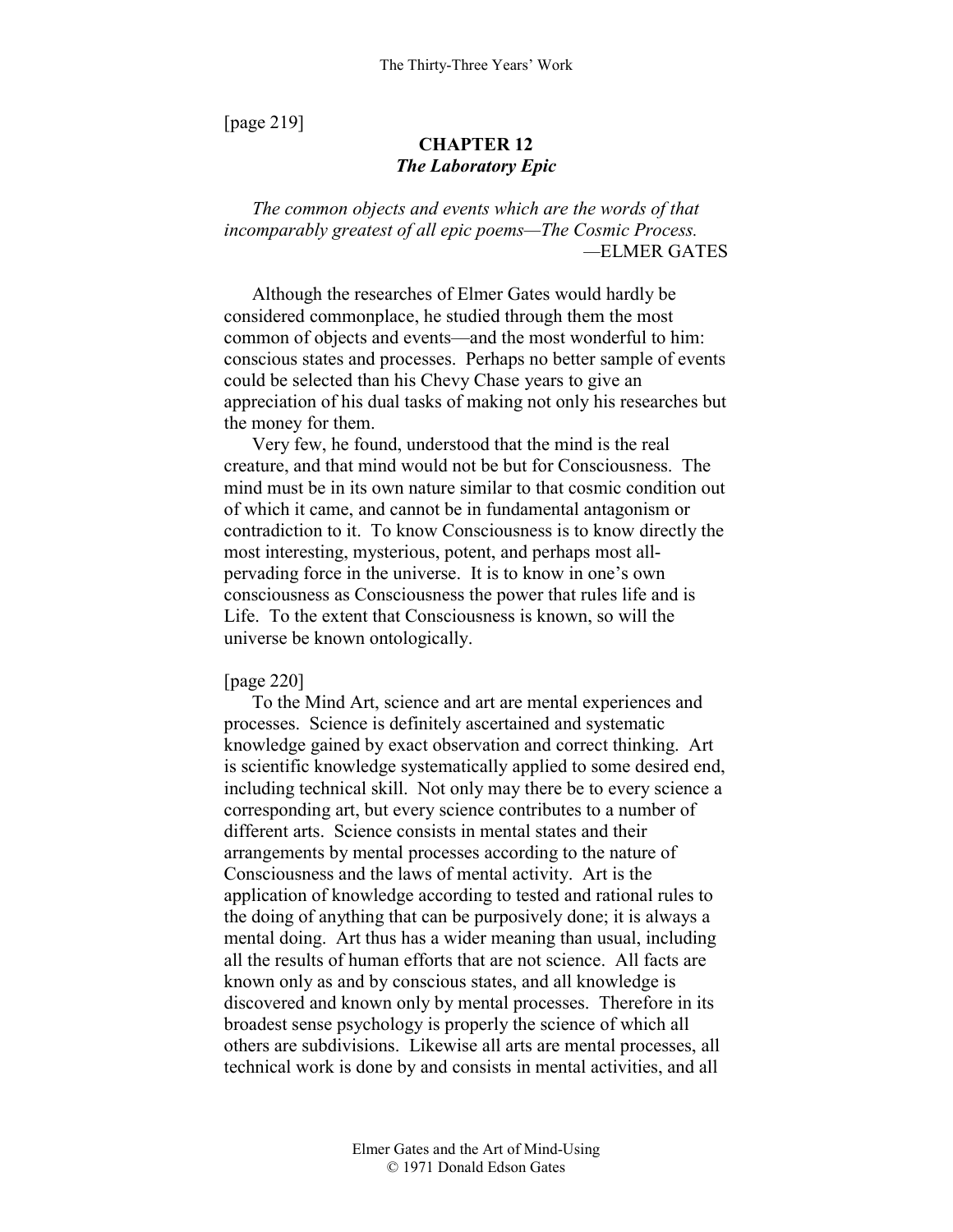skill is mental capacity and efficiency; therefore the art of mindusing is the one art of which all others are subdivisions.

Just as there is an art of working with metals or metallurgy, so there is an art of working with the mind, or psychurgy, which was the name Elmer Gates finally adopted for the Mind Art, or mentative art. Psychology is from the Greek *psyche*, "soul," or "mind," and *logy*, meaning science; thus mind-science. Psychurgy is from *urgy*, meaning working (*ergon*, "work," *ergo*, "to do work"); thus mind-working or mind-art. Although he used this term for one division of an early classification of his work, and apparently in a lecture late in 1895, Gates did not generally apply it in his writings until after he had established in 1896 his Chevy Chase laboratories, which soon became "The Elmer Gates Laboratories of Psychology and Psychurgy: an Institution devoted to the science of mind and its practical applications." (In 1905 it became "The Elmer Gates Laboratories: an Institution with educational aims devoted to the study of the sciences and arts.")

### [page 221]

After having formulated the principles of psychurgy, practiced and improved it, Gates began to organize plans and methods into a practical system as a first step toward making it available to others. This had been definitely begun at Germantown, where all his discoveries and methods were synthetically and carefully summarized, new lines of research projected, and plans laid for a careful practical test.

The purpose of the Chevy Chase laboratories was briefly described in his report circulated in 1899 and 1900 among those interested: Bulletin No. 1: A Brief Synopsis of the Work, Part and Prospective, at the Elmer Gates Laboratories." It pointed out the only three factors to be varied in psychologic experimentation: environment, bodily structure, and mental activity. These led to six branches of research (as described in Chapter 9): three biopsychologic branches of psychology of which his general conclusion was that every change in environment and bodily structure produces a quantitative and qualitative modification in each mental faculty; and three psychobiologic branches of biology, the reverse of the preceding, in which his general conclusion was that every change in mental activity produces a change in the bodily structure and environment of the creature. He considered that the scope of psychology was larger than might appear because the study of mind must include the contents of minds and products of mental activity; contents include every science and art, and products include everything ever done. Sciences are best studied as kinds of mental content and products and modes of mental activity.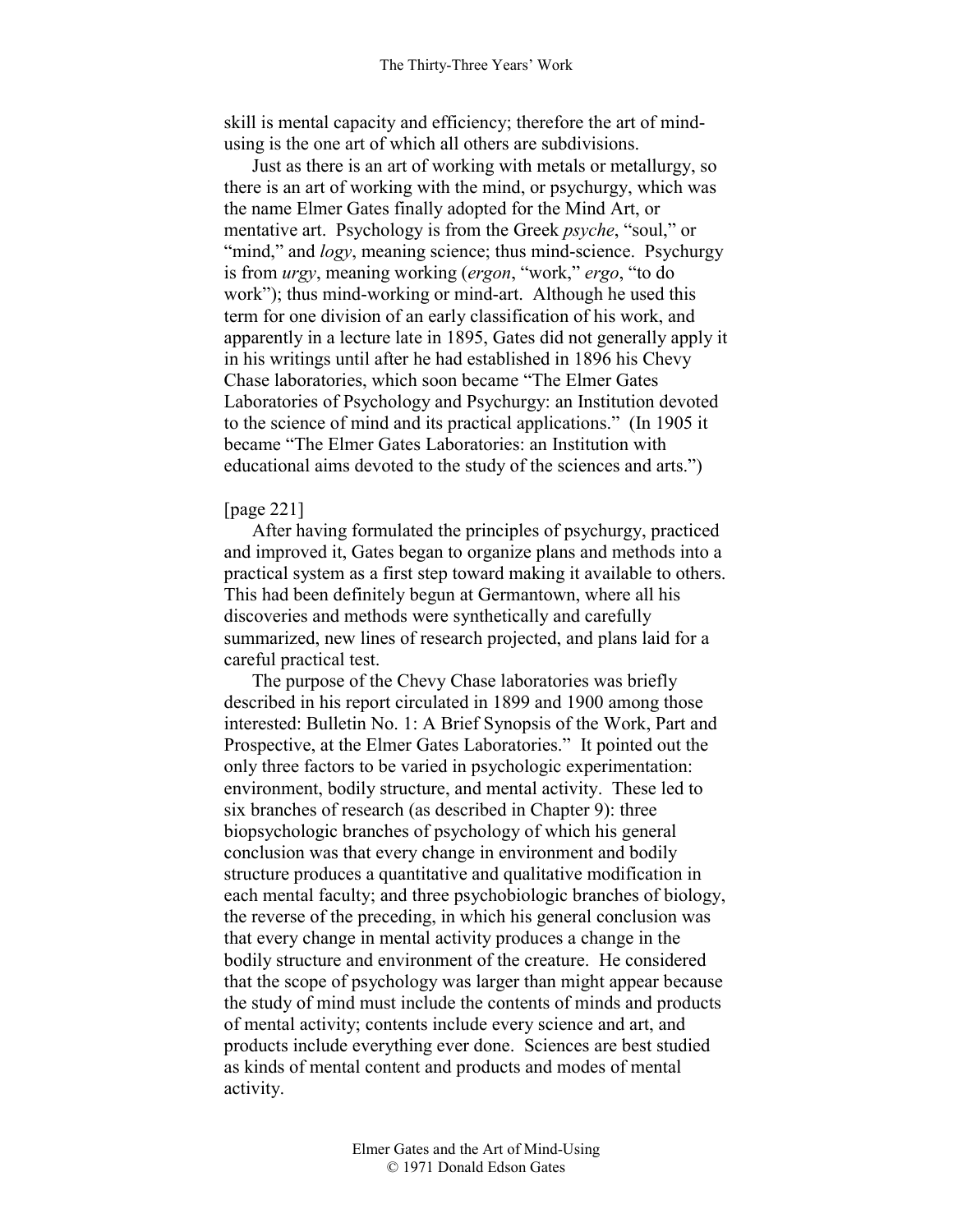The application of such discoveries is psychurgy, the bulletin continued. Its first step, Intellect Building, applies the art of mindembodiment or brain-building to the getting of more intellect. To leave any area of the brain fallow of the structural and chemical changes of memories from any one science is to produce a onesided mind. The brain will not be an anatomical whole, the intellect will be neither a psychologic nor a biologic unit, and that department of nature about which knowledge is lacking will not be functionally active in that mind.

## [page 222]

The second step is Emotion Building, or the embodiment of all the normal feelings and emotions, for wrong ones will mislead the investigator as surely as wrong intellective data. A perfect intellectual growth is impossible without normal emotional, affectional, and esthetical development.

The third step, Volition Building, leads to getting all the normal capacities and functions of volition and willing, to the voluntary dirigative control of the intellections, feelings, and bodily functions.

Besides these three steps of mind-building, there are the three steps relating to the art of *mind-using*. the fourth step, Cognitive Mentation, is the art of using the mind creatively or originatively for the most efficient regulation and use of the intellective processes for discovering truth. It includes regulation of the environmental and bodily conditions; and the art of training the functions of sensating, imaging, conceptuating, ideating, thinking, reasoning, and introspecting. One of its several steps gives the pupil by new methods every sensation, image, concept, idea, and thought that direct taxonomic study can give, omitting none. Then the pupil learns to use each of these intellective functions separately; that is, to image, conceptuate, ideate, or think. Next he learns the two kinds of conceptual, ideative, and thinking reasoning; and then the art of introspecting. From a synopsis of the verified mentative data, or psychologic classified knowledge of that science, under proper bodily and environmental conditions, the pupil then applies each of these intellective functions to each datum of that synopsis. Before a permanent record of new concepts, ideas, or thoughts is made, they must be inductively verified by observation and experiment. Invention and discovery can be thus made a daily business and new ideas obtained with systematic regularity. It necessitates the entire abandonment of speculative hypothesis and theory.

Before pupils can be given this step, there must be finished a work involving the enormous labor of collecting and verifying the mentative data of some one science and getting together a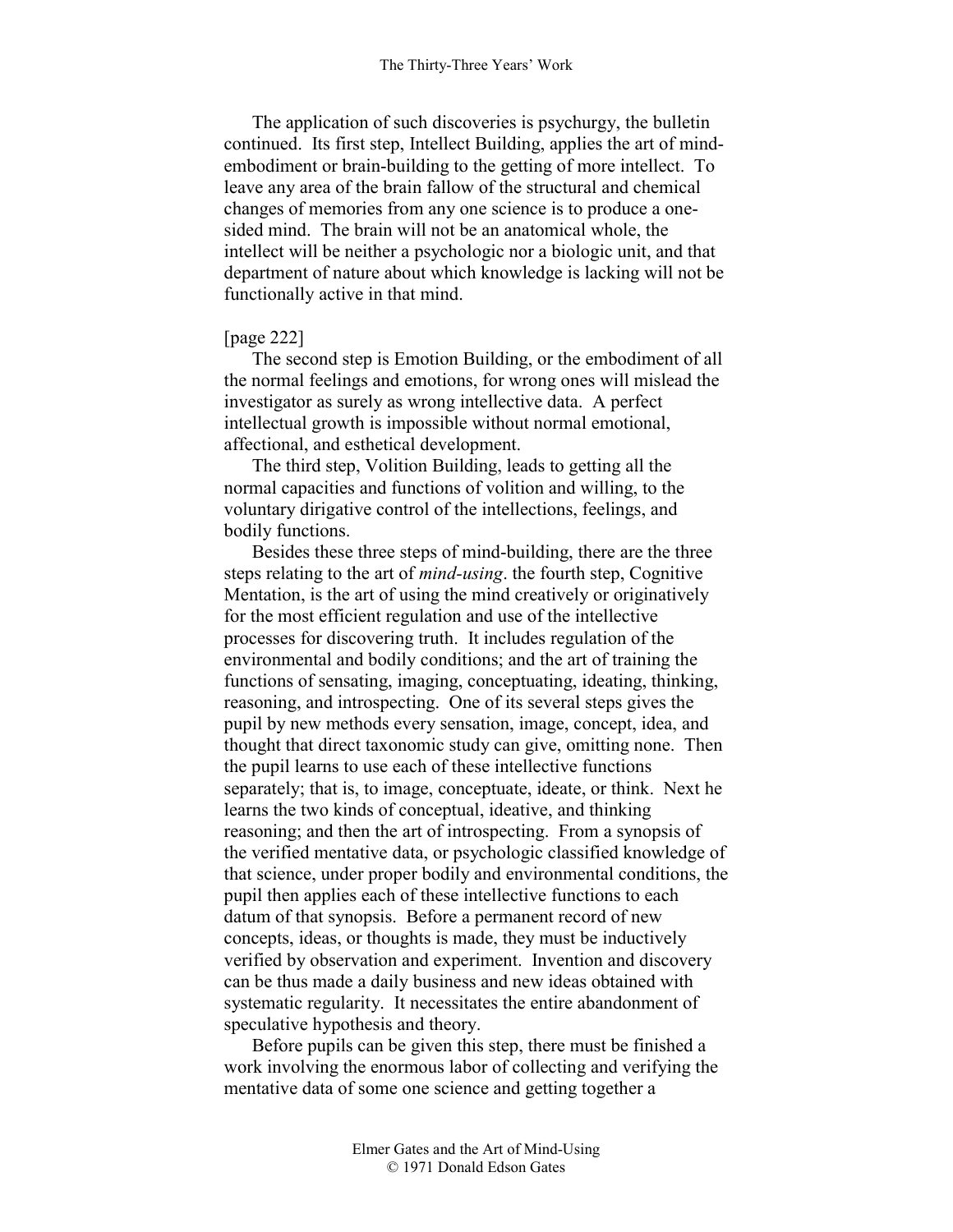# [page 223]

museum-laboratory where all the typical objects and phenomena of that science can be shown in taxonomic order.

The fifth step is the art of Emotive Mentation. Normal emotions are the basis of normal tastes, likes, and dislikes. Emotion is the basis of interest and the energy of spontaneous attention. Through metabolism it creates or destroys the energy of mentation. Emotion is the medium for regulating the subconscious functionings from which the conscious processes arise. The greatest original insights and foresights of man have most largely been achieved through the subconscious functioning; and it is always a deduction either of individual experience or of that larger sum of phylogenetically inherited subconscious tendencies and capacities and ontogenetically acquired conscious and subconscious experiences. The researches and experiments that such a deduction suggests should be made and any inductively discovered facts verified.

The sixth step is Conative Mentation, based on a training in the actual doing of those things that constitute the sciences, arts, trades, professions, and all the normal acts of life. We must first apprehend or cognize the new idea or truth, then feel its beauty or utility, then realize or make available for human use what we know and feel, which requires the doing, the invention, the performance, of something that completes the mental process. In its lower stages this art involves training of the volition and the will, so far as they may be induced to act by the feelings and emotions and personal interests. In the second stage, educative auturgy, the intellective, emotive, and volitional nature is governed by a process of correct mind-embodiment; that is, by eliminating the wrong and embodying the true elements of interest, so that motives may be the out-come of correct content. The third stage, dirigative auturgy, is a training in the power to will that which is true and just without regard to personal ends.

These six lines of psychurgic training comprise every known way in which the mind of man can be used in any known activity. It is strange that throughout the course of history mind

### [page 224]

has been the subject least studied. All the possibilities of the universe are open to mind and to nothing else. Psychurgy offers incomparable inducements to the study of the fine and industrial arts as well as trades and professions.

The using of mind involves the whole question of life's conduct and includes moral and ethical training, which in turn involves choice of and preparation for vocation and trade, and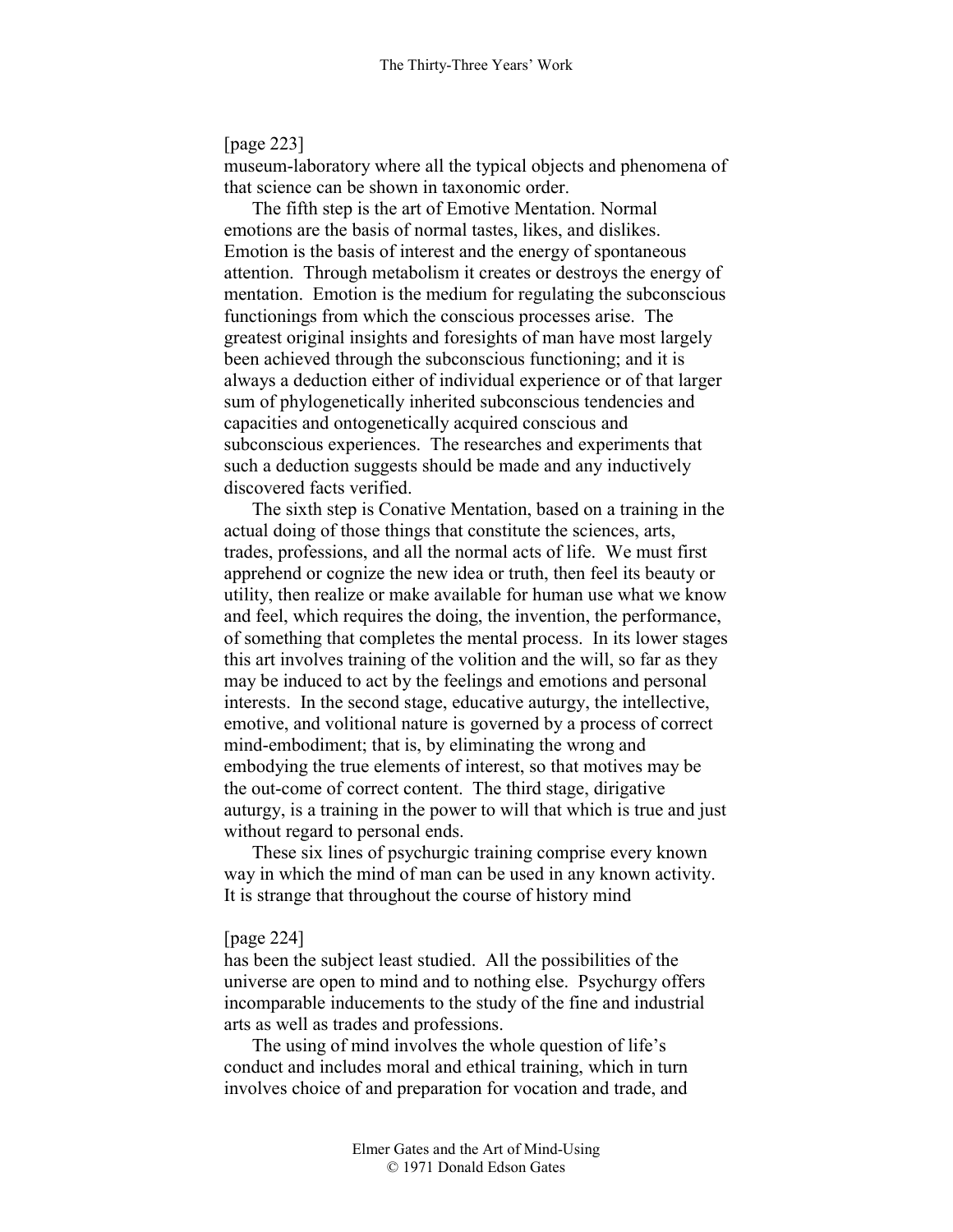includes individual character and personality. The art of using the mind covers the whole scope of man's relation to other men and other forms of life, to the Cosmic Whole out of which man has been differentiated. Right conduct is an adaptation of acts to ends according to the truth of the things to which man is connected or related. It requires correct knowledge of the things upon which he acts, in the presence of which he acts, and of the thing (the mind) that acts. Such a knowledge of things and their relations is scientific knowledge, and science acquires ethical value and religious meaning. Moral training consists in acquiring correct intellections, emotions, and volitions. Ethical training involves the relation of man to his fellows, and religious training includes that modification and regulation of conduct which results from a true or supposed knowledge of our relation to the Cosmic Whole as an event in time and space. Moral training is as important for scientific research as is intellectual training. Underlying a perfect intellectual growth must ever be a true moral, ethical, and religious foundation.

Out of these six branches of psychology and six of psychurgy has arisen the work to study the entire range of mental phenomena in all creatures; the collection of mentative data or the psychologic classification of verified facts of the sciences and arts; the diffusion of such demonstrable knowledge among all peoples without attacking any belief or system; the training of teachers and investigators along the new lines; the establishment of a series of departments to present every fact and phenomenon of every science and every method of every industrial or fine art; and the organization of an educational department where the whole

## [page 225]

subject of psychology and psychurgy can be taught by students trained in the mentative arts.

To carry out these plans there were to be six psychologic laboratories—one building for each of the six branches of research; the endowment of them with sufficient means for research or to make them self-supporting; and the organization of the six psychurgic laboratories in which the psychologic discoveries would first be applied. In 1899, the bulletin stated, buildings for four of these laboratories were in existence. Laboratory No. 1, rated one of the largest and best-equipped private laboratories in the country, contained a well-equipped machine shop for making scientific instruments and inventions. Laboratory No. 2 (the "Music Hall") had just been erected to house the department of acoustics and music. No. 3 was partly erected, to house temporarily the departments of chemistry and metallurgy; and No.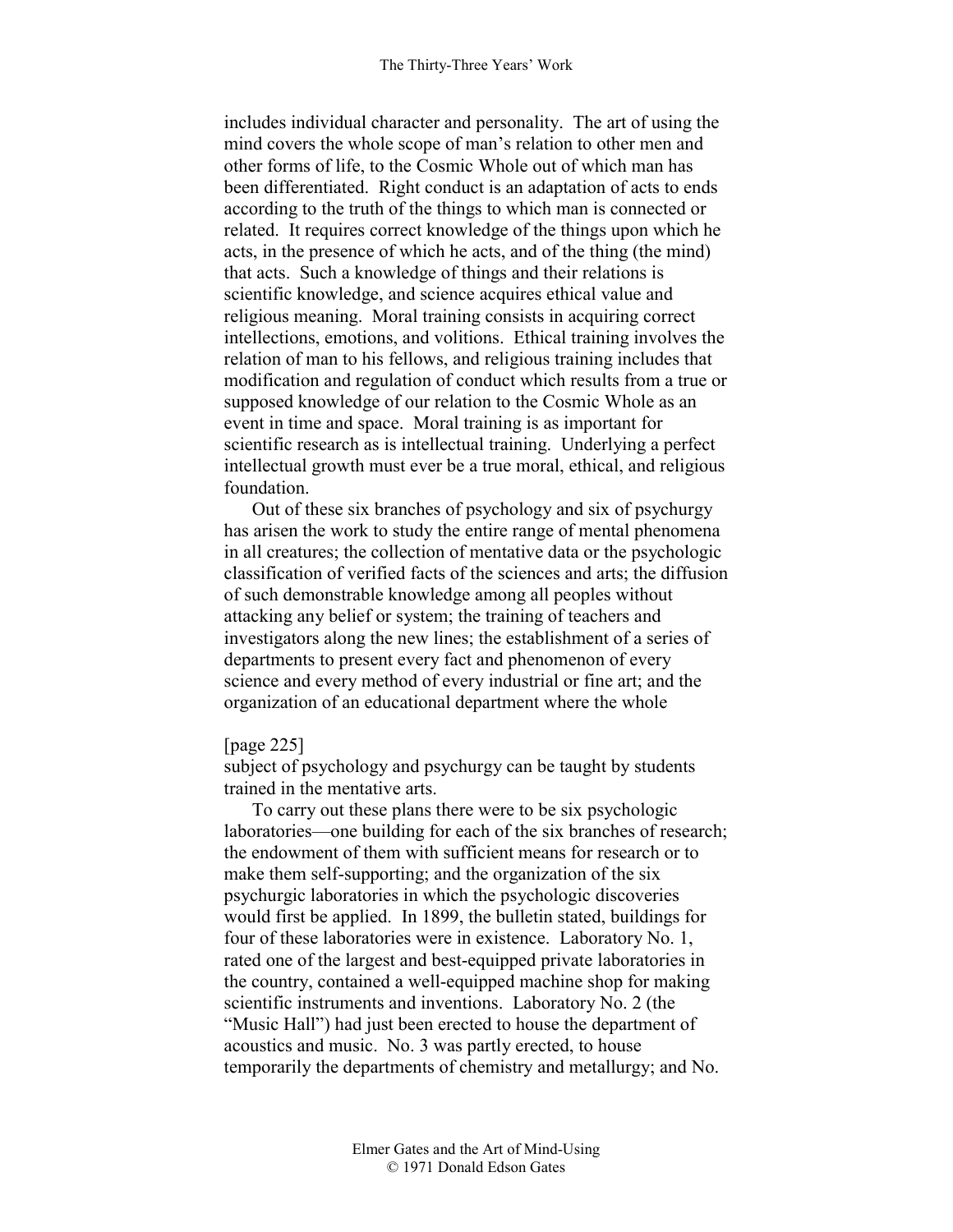4, just purchased, was for the department of painting and pictorial representation and temporarily the department of electricity.

In No. 1 were many departments that would soon need separate buildings. The six psychurgic laboratories existed only in embryo form as represented by the character of the work being done: they would be used to test experimentally and apply discoveries. The six psychologic laboratories were to be devoted to pure science, the other six to applied science; in addition, there would be two administration buildings, making fourteen buildings in all. Another set of buildings would be required for educational purposes. If this plan were carried out, there would be three institutions: the psychologic laboratories for discoveries in psychology and each of the other sciences; the psychurgic laboratories for tests of best methods of applying the discoveries, and where the art of mentation would be continuously perfected and extended; the educational department, where the sciences and useful and fine arts would be taught according to the discoveries made and applied in the other institutions, and teachers trained. Cooperative researches would be carried on by

### [page 226]

investigators in different parts of the world, requiring a correspondence department.

As soon as all these aims were sufficiently realized to admit the placing of the departments under the supervision of competent, trained assistants, Gates planned to devote himself to organization of other lines of research. This movement would be guided, not by any man or group but by the total organic body of verified and classified scientific knowledge; and its method would be the art of using mind. He also intended to publish some account of his work in twelve volumes, one for each line of research.

This was the plan outlined in that Bulletin No. 1—of epic proportions! Impossibly large? That is the way it had to be: taxonomically complete.

Interest in Gates' work and plan was worldwide. Many people offered their services free to help in collecting data as soon as facilities were available. John E. Searles, organizer of large business enterprises, including the sugar trust, wrote: "Some one asked me whether I thought you would succeed in the practical application of your ideas, to which I replied that in view of what you had already accomplished, I should be loath to place any limit upon the possibilities of your work."

But Gates' art of mentation, his psychurgic methods, kept bringing new discoveries, widening horizons. Truly was the mind a continuous growth. His great plan for his laboratories was never realized. Actually only one more building was added, a small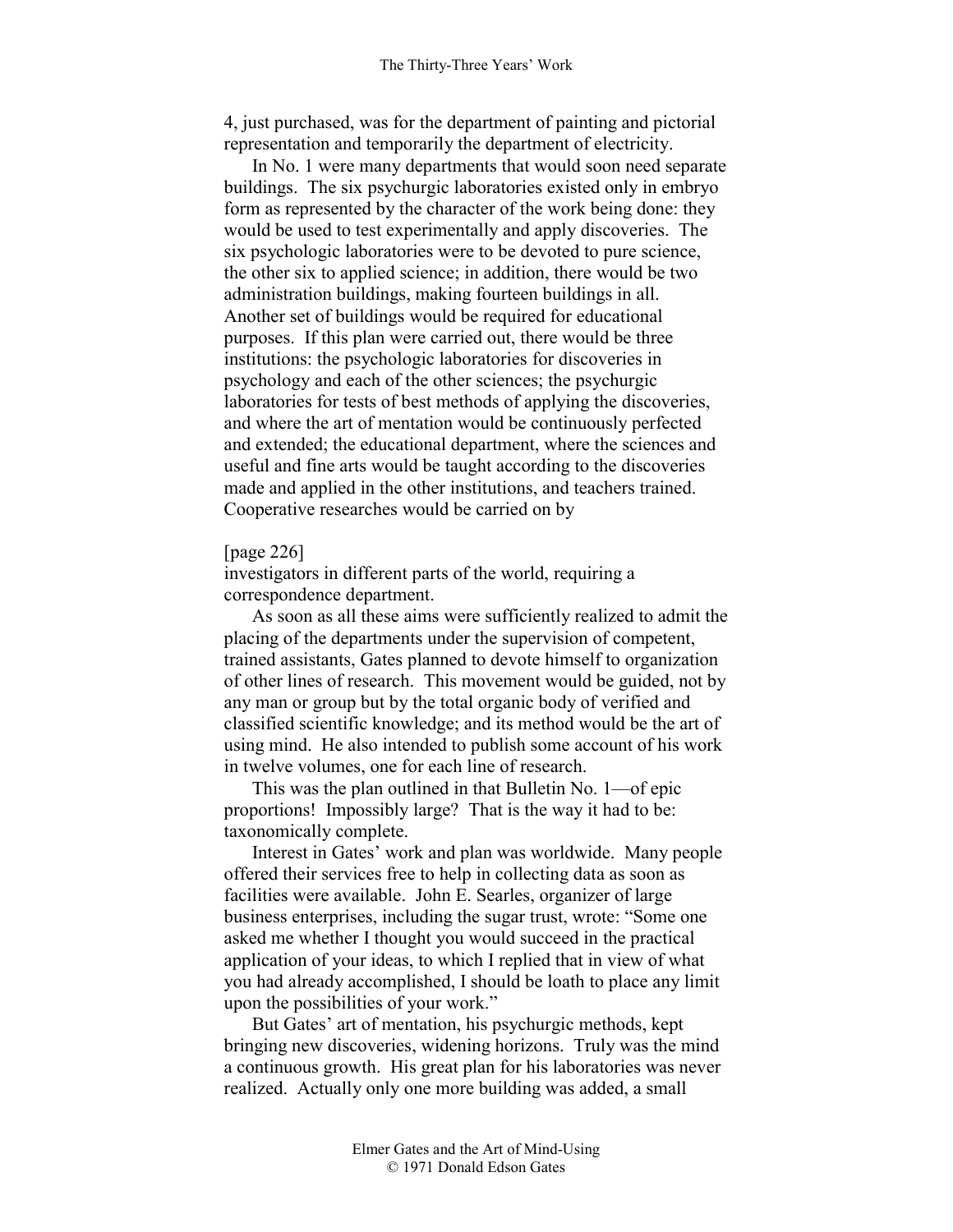annex with a room for kindergarten instruction and a basement containing the storage-battery plant. But he never gave up working and planning for the institutional World Work to which psychurgy naturally led. If he could not accomplish the task, future students of psychurgy would.

His first lectures of 1894, that had made Gates famous, and his course given the next year in Philadelphia, were followed by lectures on rearing children to the National Mothers' Congress, on sense training for the deaf and blind to the National

# [page 227]

Educational Association, and on psychurgy applied to education. In 1897 he noted that he had attracted attention but not the substantial success he craved and that the work needed. He felt awake and ready for something new and revolutionary in his researches, that seemed to offer evidence of an activity in the mind that modified mentation to produce results that could not arise through the senses alone.

In 1898 two articles by Gates appeared in Popular Science News: "Acclimatization of Plants," and "Chemical Selection in Plants." Interesting news reports appeared: "Dirigation," "New Light from Invisible Rays," "Forecasting Disease," "The Science and Art of Child Rearing," "Diagnosis by Psychophysical Measurement." In 1899 when he found that his work was arousing extensive public interest—almost like a popular movement—and before he was ready to organize and utilize that interest, he cancelled all engagements. Alice Fitts, the able and farsighted trainer of kindergarten teachers at Pratt Institute, who had often visited his laboratories and become enthusiastic about his psychologic work, had arranged for him to lecture during December and wrote: "Do you mean that you cannot come to us when you say you have cancelled all lecture engagements? Please do not include us because yours is not a lecture here, it is a visit, and if I have to come to Washington and bring you I shall do so." She had written before: "We have a number of lecturers, for instance, Dr. Stanley Hall next Thursday. . . . I hope very much that you will come, not only for the good of the Institute but that you may materialize; a good many people do not think you exist, that you are only a myth.

No myth, Gates stopped all further lectures and other public utterances except for a few articles and interviews mostly on sideissues and inventions, as indicated by the following titles: Electric Meteorology; New Instruments for Producing Emotional Music; The Psychology of Acoustics; Pure Gold and Iron from Sand; This Machine May Largely Increase the World's Gold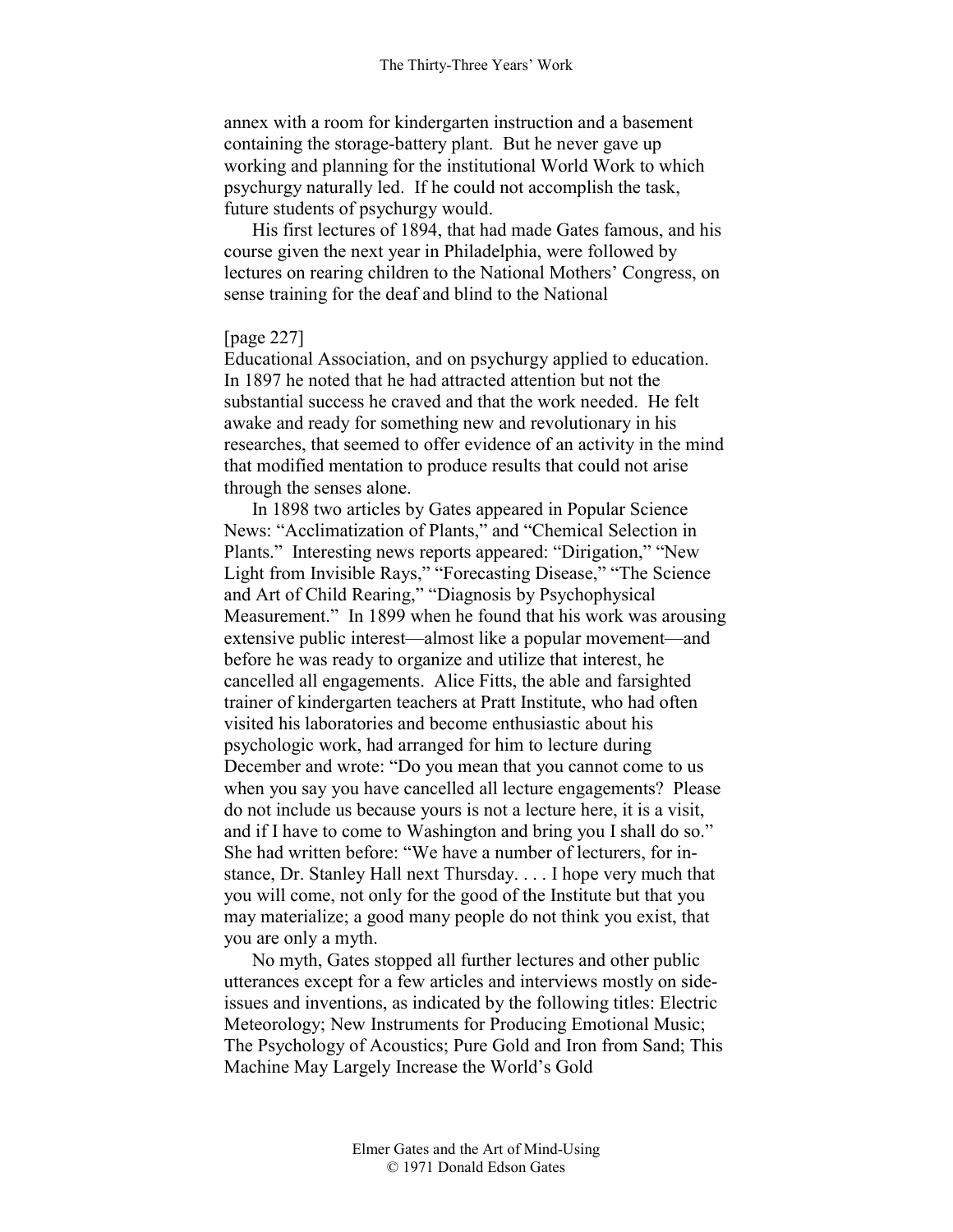## [page 228]

Output; Kinship of Man with Cell; Fruit and Vegetables Ripened in a Few Hours by Concentrated Light Rays; Psychological Aspects of Emotion.

In 1900 two articles by Gates appeared in Success magazine "Can the Will Power Be Trained?" and "We Can Increase Our Mental Power." In 1903: "Science the First World Movement," and the next year, "Life a Property of Matter," both in *Suggestion*  magazine. "The Relations and Development of the Mind and Brain," an unauthorized republication of an interview under Gates' name was distributed by the Theosophical Society in 1904— "selling on sight," wrote the editor.

Psychology was a new science and a public curiosity in those days; the Mind Art and brain-building were considered strange, even bizarre. Queer articles appeared in the press. Many writers of the day supposed that psychology meant to "psychologize," in the sense of hypnotize, and not seldom did Gates receive letters asking for a test of his powers at treatment or occult demonstration. "Do not fear misrepresentation and misunderstanding; whatever is genuine and true will succeed in being accepted. In the first presentation of a great series of truths there, are innumerable (and inexorable) difficulties of exposition," Gates wrote. "This must especially be true of any attempt to expound mind that Dark Continent of science, as one friend calls it. Shrouded in speculation and mystery, psychology has but lately emerged into the full light of experimental investigation, and is but beginning to win for itself recognition. What must then be expected of a writer who claims for it sole supremacy and points out a domain of inductive metaphysic and an art of mentation? People have not been accustomed to study their own subjective states experimentally, and thus the very language that must be used in describing them is unfamiliar."

The new term psychurgy also came in for its share of misinterpretation: as mental healing and what not. By contrast, those who took the trouble to visit the laboratories were rewarded with increased understanding and appreciation. One

### [page 229]

such visitor, a well-known psychologist, Dr. Herman T. Lukens, professor of education and teacher training at Pennsylvania's Southwest State Normal School, wrote a report of his visit for Dr. Stanley Hall, who published it in his *American Journal of Psychology*, in November 1898. It read in part as follows:

Elmer Gates covers the whole range of sciences. He employs a force of assistants, machinists, and others. . . . He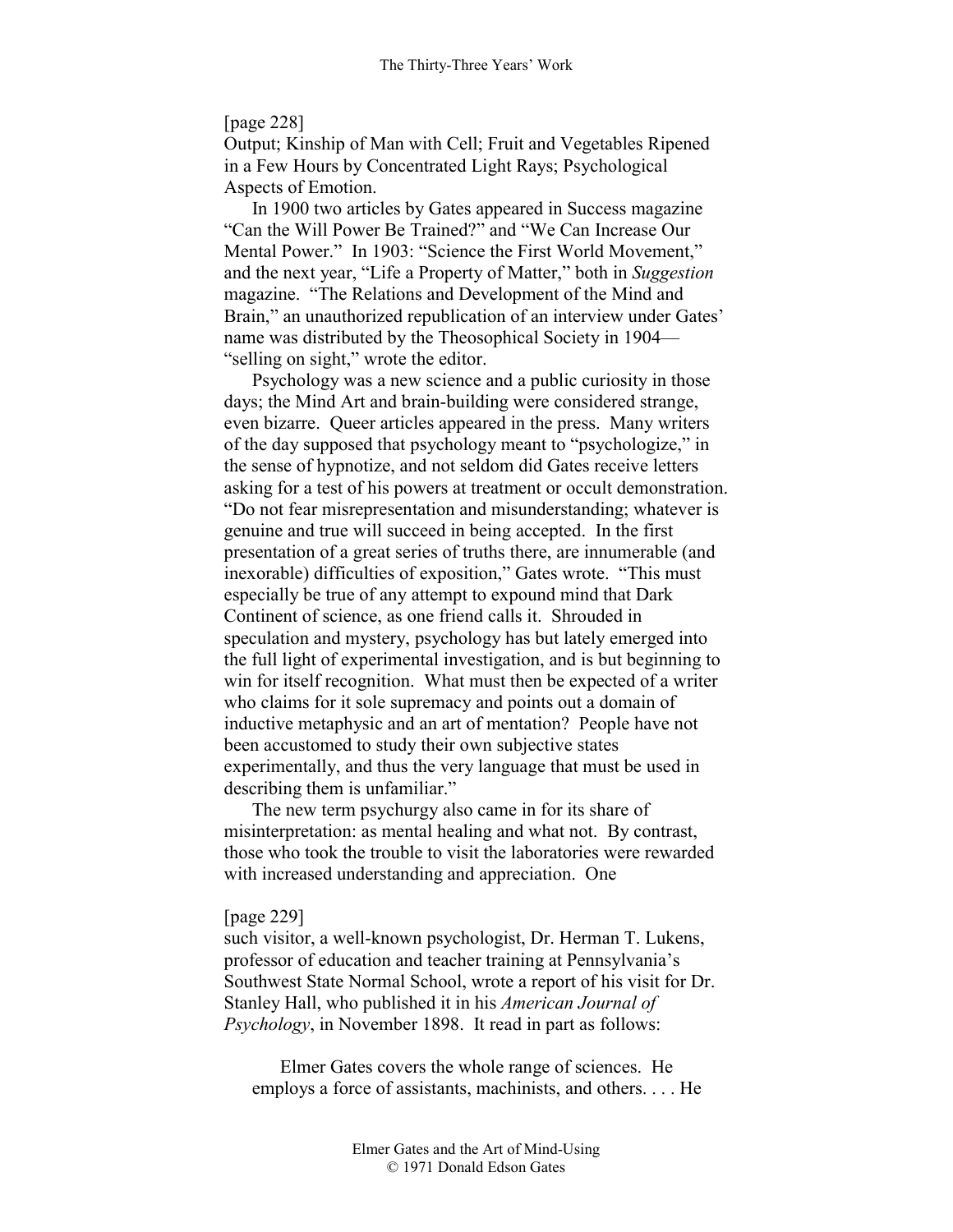proposes to put up a building in which will be museum, laboratory and all apparatus needed to demonstrate every known fact about some one science; then he will take a class through that science by his method of work, which goes by regular stages: 1, Sensations; 2, Images; 3, Concepts; 4, Ideas; 5, Thoughts 1st Order; 6, Thoughts 2d Order, etc. He has records for twenty years of his own activity and environment: thermic, barometric, electrical potential and other atmospheric changes. He has readers working for him in the gigantic task of sifting facts out of scientific books. He is working to get all the alleged facts collected, then test these and weed out the theories and mere "accepts," thus reducing the great mass of rubbish to a small compass of accessible facts. "A scientific Bible, " as he says, "for what is more sacred than truth, or more satanic than falsehood?" He showed me a great mass of manuscript material. . . . He has a great mass of notes that have been collecting for twenty years, and which he proposes to edit in a series of books which will bring out his ideas better than anything else he has thus far done. These will include the best regimen for work, scientific rearing of children, method of invention, encyclopedic Bible of Science, etc. . . .Gates is affable and cordial, gave me unstintingly of his time and attention, and spoke freely of everything. He seems to me to have made a mistake in not publishing sooner. He is sincere, has the scientific spirit, and is a man of original ideas who will be more and more known as the years go by.

#### [page 230]

These early articles and interviews were full of mistakes and careless reporting and do not accurately represent Gates' later views. Most of his articles were written at short notice; many were accounts of interviews that were seldom proofread or corrected. His friends, Professor McGee and Major Powell, as well as others, said that by not publishing as he went along he was cheated of the help of his contemporaries.

Why not? Gates was not trying to establish a reputation. He said: "I have sufficiently experimented over the whole domain of psychology and psychurgy to satisfy myself as to the nature and scope of my future work. I was not willing to publish my discoveries and methods, or to organize the work arising from them, until I had finished all the various lines of experimental investigation that might have important bearings upon my general methods and plans, and give me a unitary view of the whole."

And later: "This purpose to make a prolonged test of the Mindart required as much courage as I could summon because two decades had already elapsed since I discovered the first step and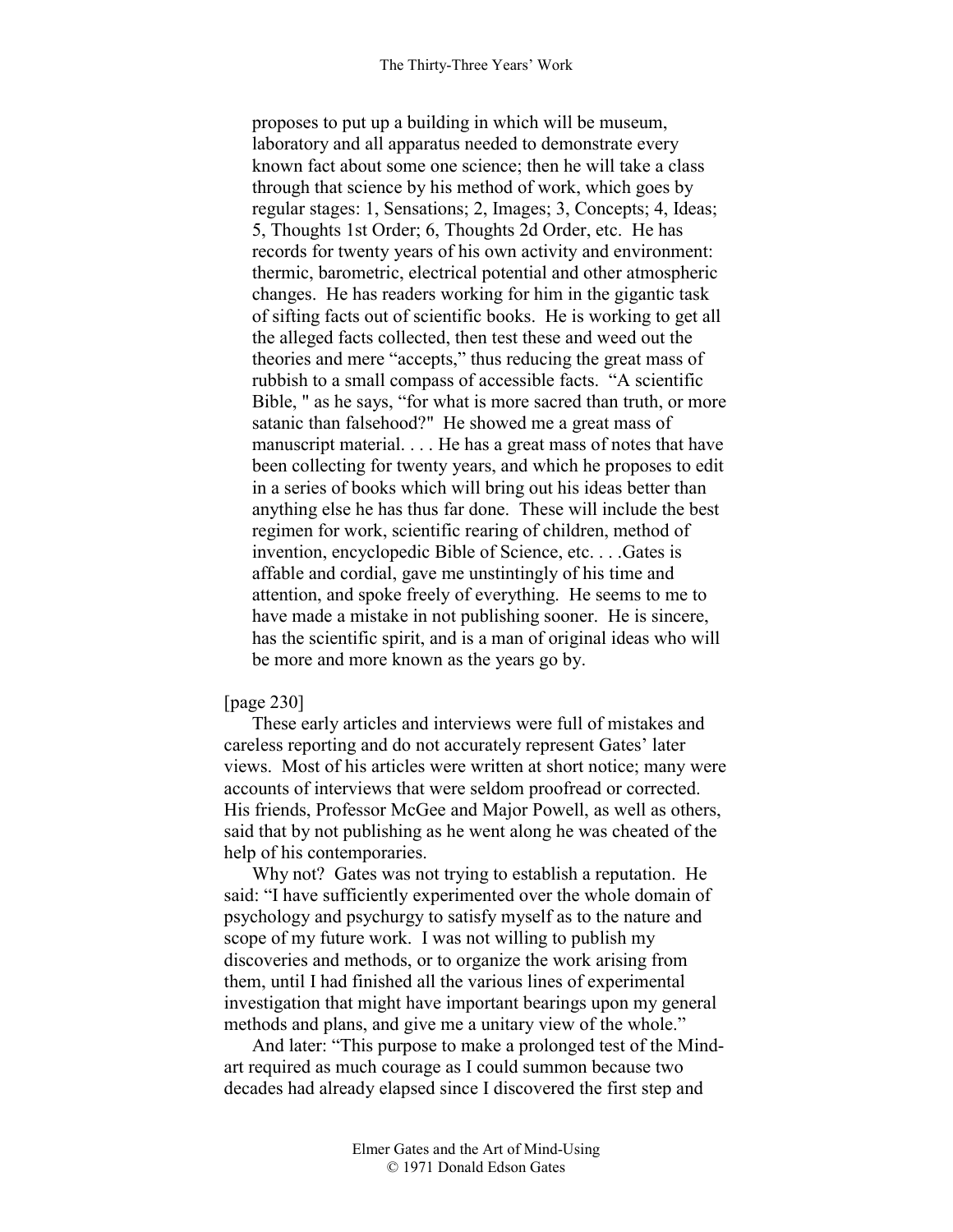now I found it necessary or advisable to devote another decade before offering it. I foresaw that these years would be more expensive and require all the self-sacrifice of which I was capable to withhold publication until ready, because I would be deprived of the advantages which a true and full account would bring, and be exposed, as I found out to my sorrow, to all the disadvantages entailed by false and incomplete accounts of my work and to all kinds of misrepresentation and misunderstanding. But it is doubtful if I would have changed my purpose not to publish until ready even if I could have foreseen the severe financial struggle or the much prestige lost by not establishing priority in print, for my conviction as to the prudence of my policy was very strong. Now writing at last, despite all losses and disadvantages, I do not regret the delay because I feel that so complex and important a subject could not have been fully matured at an earlier period in my life. Certain it is that much has been eliminated that would have been prematurely published under the keen enthusiasm of an earlier age, and much has

## [page 231]

been added. Besides, the mentative art has now been practically tested by over ten years' application. My only regret is that I have not the time to give this presentation a literary garb."

And an advantage of foresight in hindsight that many would appreciate: "Also I have had that further and delightful freedom of expression which is due to my not having to defend statements published earlier in my life."

After he had built the small laboratory at Chevy Chase, it soon became apparent to Gates that unless he could have more ample facilities and find some arrangement to spend less time in making money (as consulting inventor), he would not be able to complete his planned series of researches soon enough to devote the best remaining years, while at maximum vigor and originality, to the practical application of his discoveries and the further researches for which all previous work had been but the introduction and general preparation. By overwhelming conviction, as well as by the nature and scope of these researches, he considered it necessary to accomplish certain lines of investigation before publishing a systematic exposition, or to organize the first steps of an institution to make them available to others. From the vantage of accomplishment in 1905 he was able to survey the results from a higher point of view and was glad he had been wise and courageous enough under great difficulties to carry out his conviction.

Accordingly, acting under what was then his best judgment, he borrowed money for adequate buildings, additional equipment and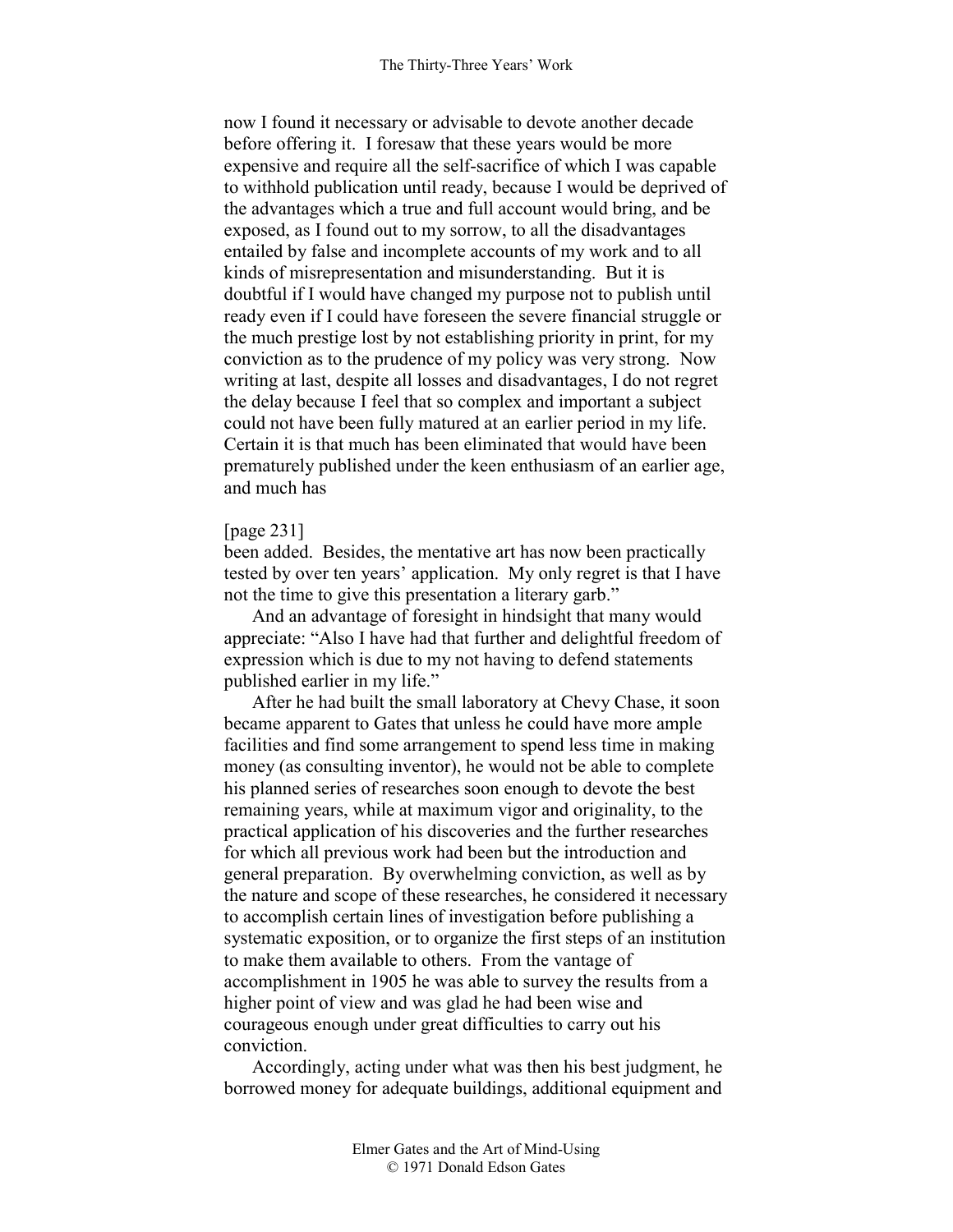land, and researches, giving these properties and a certain list of inventions as security. For certain other lines of research he borrowed more money by giving as security liens against whatever inventions might result. All these in September 1905, with accrued interest, amounted to about \$400,000, a debt that, he wrote, seriously oppressed and for several years hampered his effort. "I am nevertheless rejoiced," he wrote, "that I was thereby enabled to complete my researches. I was irrevocably determined, no matter what else might happen, to get a synthetic view of my several lines of research even if I

# [page 232]

had to lose everything except honor, health, and mental ability. In no other way known or available to me could I have made all the scientific, inventive, and educational researches before 1917 or 1920, and kept these various patented inventions intact so by payment of this debt they become my property to be used to support the institution." He considered that any other procedure possible to his abilities and limitations would have prematurely involved him in a series of mercantile or industrial enterprises for which he was unprepared, requiring more time and attention than his researches could permit. But this outcome was not all the result of his planning. Circumstances and events forced him into this seemingly unfortunate situation, and incidentally gave time and opportunity to complete those further researches that were fundamentally important to his plans.

What were some of these events? Gates desired a machine shop at his laboratories to make instruments and apparatus, and to equip one of his buildings for teaching. Francis H. Leggett, a wealthy wholesale grocer of New York City, in December 1897, offered to lend \$50,000 for a one-half interest in this shop and some thirty listed inventions, and would surrender all interests if by December, 1899, the loan was repaid with 6 percent interest. If not repaid, practical inventions were to be exploited commercially. In mid-November, 1899, unable to repay, Gates called a meeting of directors of the E. G. Company (which had been formed) to request an extension, which seemed reasonable, as expected patents had not yet been granted. But Mr. Leggett, who was old and busy, had transferred his stock to a young relative who was not rich and was anxious to exploit the inventions.

Gates would rather have lost all these inventions than be tied up in development for at least four years. In his interview with the directors he decided, contrary to usual business judgment, to keep all commercial interests and motives in the background and stress only the purely scientific and philanthropic aspects of his work with which partnership obligations would interfere. "For the first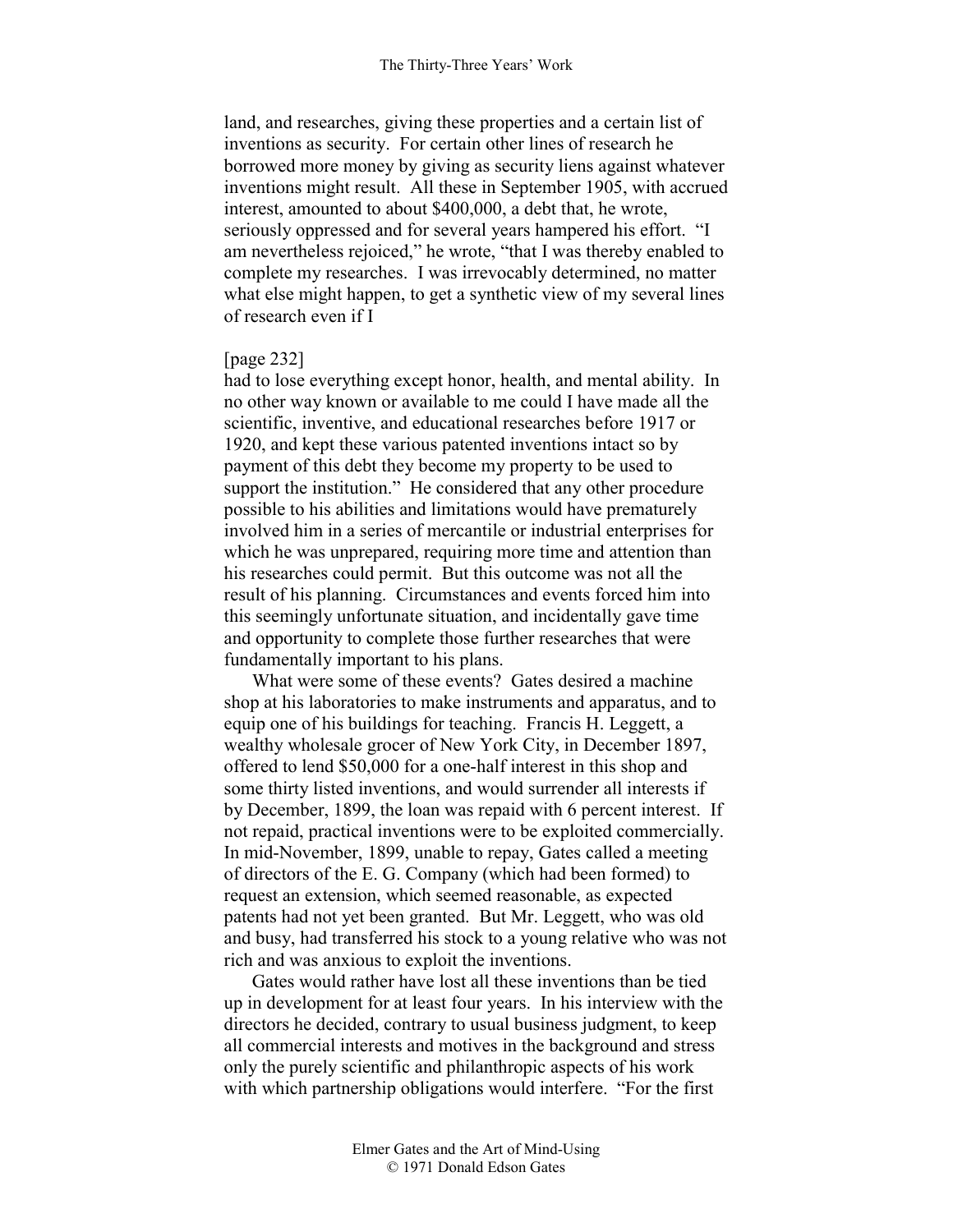three hours," he noted, "it seemed as if I would not be able to hold my *conscience-guidance* regarding

# [page 233]

dissolution of the Company. After due effort a partial promise was secured to extend the option two weeks to raise \$55,000, but certain conditions were stipulated which made it doubtful. Not knowing the precise business meaning of one of the exacted conditions, I phoned Mr. Theodore J. Mayer, a friend of wide business experience, for advice. 'Better come out and hear Mr. Leggett state his terms,' I said. He came and in 30 minutes my friend and I made a different deal by which for certain securities of the E. G. Co. Mayer gave his check for \$27,000 and I gave my unsecured notes for \$27,000 due in 6, 9, and 12 months. Mr. Leggett turned over his entire interest, and took the 4 o'clock Congressional Limited to New York. True to his philanthropic spirit, Mayer did not do this for financial gain but because he believed for the world's sake this institution's work ought not to be stopped." (Mayer was the man who subsidized the writing of those early volumes.)

In March 1900, Gates noted in his diary that he was finally ready, "except for certain business impediments," to prepare his book. "May I be able to write without distraction, quickly; then I can stop to make money to carry out what it teaches. Let it be centered upon the concrete things it is expected to accomplish; namely, collection of mentative data; taxonomic museumlaboratory; training of cooperative investigators; making the institution self-supporting; ascertainment of truth as philanthropic mission. Secondarily: understanding of the art of mentation; conception of Omnism and Immanency of Mind; ultimate guidance of truth; and so on."

One of these "business impediments," though, his goldseparation inventions, he considered the possible means of financial support for his institution and its endowment—"the vast means needed, without getting it out of overworked and underpaid toil." These valuable and remarkable inventions, on which his patent attorney remarked that more method patents were granted than ever before to one inventor, were to prove both an asset and a liability, but a powerful factor in his career. In June 1899, Gates was invited to cruise down the Potomac in a government boat

# [page 234]

by Secretary Mecklejohn, with Floyd B. Wilson of New York. During the trip gold-separation processes were discussed, and Gates was asked if he could devise a method of magnetically separating gold from sand. Remembering that he had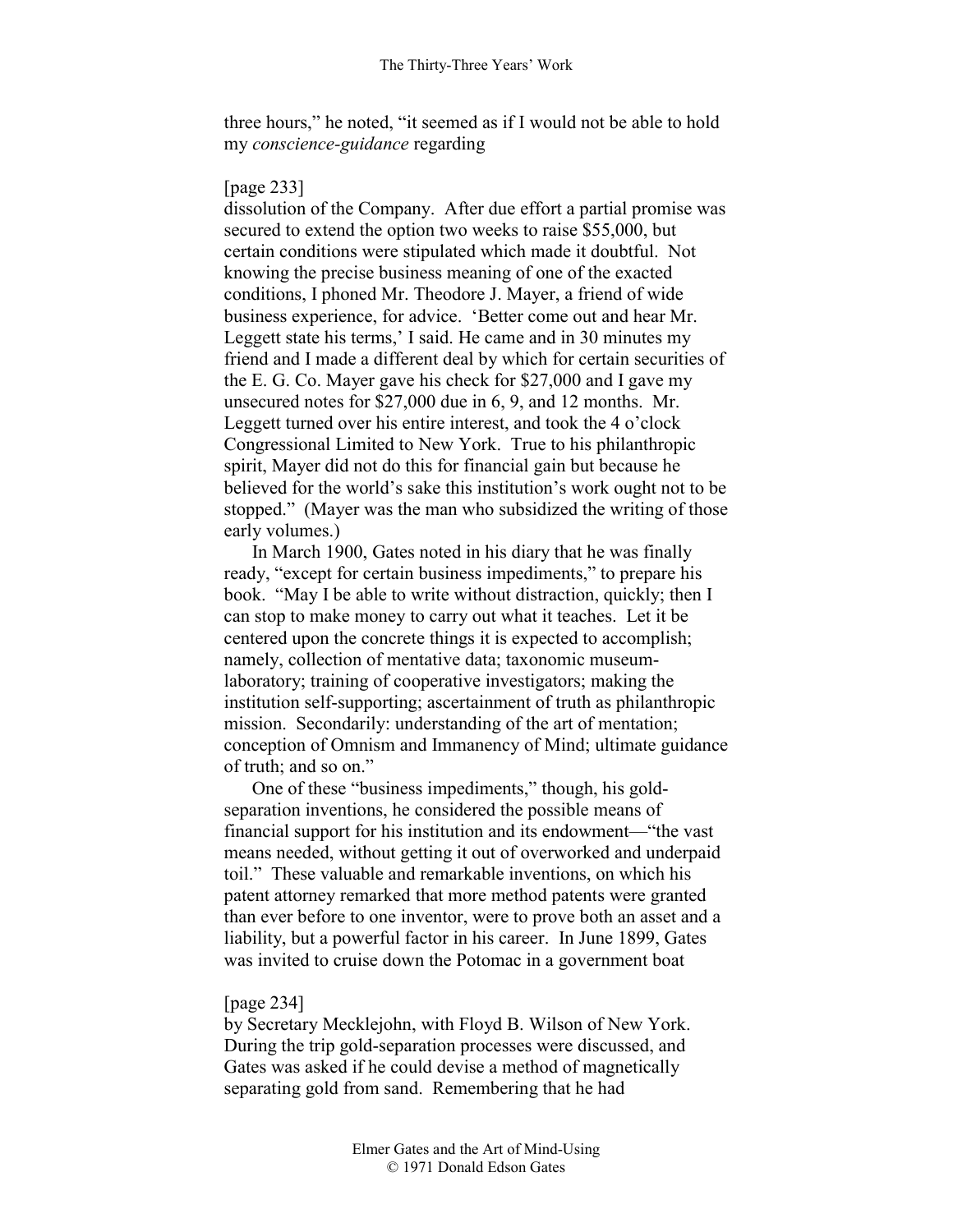diamagnetically separated non-magnetic substances in experiments made in Germantown, he at once made a study of the subject, and the next month, on July 4, he accomplished the diamagnetic separation of gold from sand. By December he had filed patent applications on methods of electrostatic, magnetic, and diamagnetic separation. In eleven months, besides his other work, these inventions were increased to one hundred devices resulting in eleven method patents (plus five more allowed but not brought to issue), fifteen apparatus patents and an art patent. His attorney said, "Elmer Gates is the most original man in America. His discoveries are fundamental and his patents are basic."

Early in the work his neighbor, U.S. Secretary of Treasury Lyman Gage, pointed out the advantage of working with wet materials, and the next day Gates invented and tested a method.

In his magneto-static gold separator, particles of gold falling through lines of force of a magnetic field were charged electrostatically and then attracted to a collector of opposite charge. Gold particles could be seen to jump eight or more inches; flour, float, fine and rusty gold, were instantly and violently attracted. That gold could be thus attracted was entirely new and opposed to preconceived theories, and was disputed by all who had not seen the unquestionable demonstration. The fundamental method patents were granted as originally written, without change, citation, or references against them. Native copper was separated from crushed ore and tailings; and most if not all mechanically mixed free metals could be separated.

These electrical separation methods were particularly applicable to taking free gold, or gold-bearing minerals, from soils, sands, gravels, wet or dry, the electrical cost being less than one cent per cubic yard of material handled. According to U.S. Geological Survey reports, there were available thousands of square miles of desert too dry to work or placers too low in

#### [page 235]

values to be worked by existing methods. The dry placers offered the most commercial opportunity because these new methods were the only means without water, and opened up many new and littlestudied areas, several in North America. As a result of extensive publicity, over three thousand samples of gold-bearing materials were sent in from all over the continent. They were carefully examined. More samples were obtained from the most interesting, and then assistants were sent to investigate the most promising, from which at least half a dozen valuable areas were selected.

Many visitors saw the demonstration of these separation methods; many mining experts reported favorably. Ever receptive to the ancient lure of free gold, the press gave widespread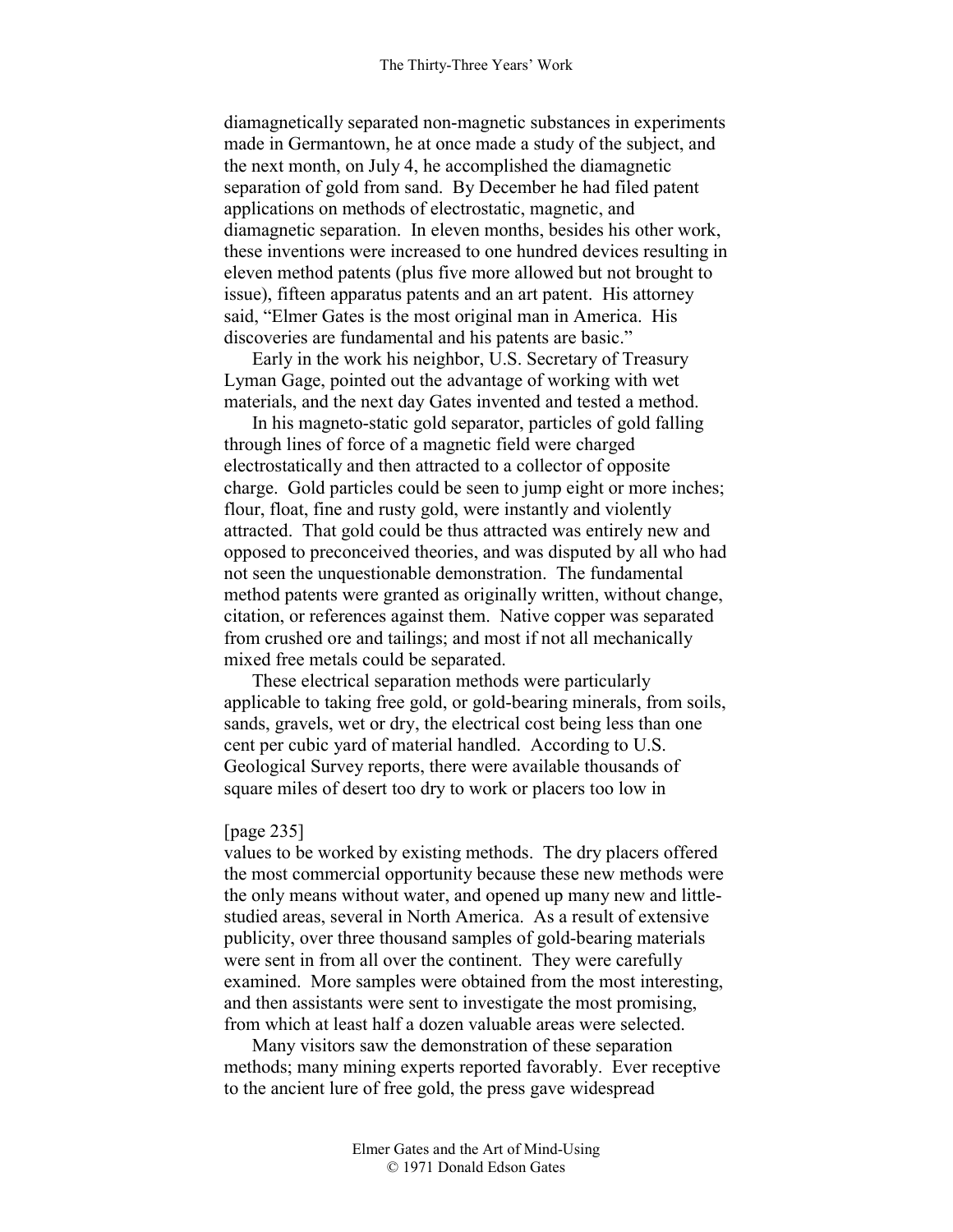coverage; such as illustrated full-page spreads in metropolitan Sunday newspapers and illustrated articles in magazines like *Pearson'*s. Professor J. W. Spencer, former chief, Canadian Geological Survey, was employed to investigate magnetic sands in Canada. Professor Peter Fireman (U.S.D.A. chemist) went to Paris, Sweden, and England and looked up mining matters for Gates. Governor Brady of Alaska discussed gold mining with him. Many others were interested: Floyd Wilson; Z. B. Babbitt; and J. W. Seligman & Co. of New York who ordered samples from Montana and guaranteed expenses. And significantly, Mayer became much interested in the business prospects.

Gold, the precious metal, bringer of grace and greed, master of conscience of man and state since antiquity! How would it affect the psychurgic work of Elmer Gates?

By mid 1900, \$161,000 was due on the debt to Mayer. An extension was secured by finally granting one-half interest in magnetic iron-making and agglomerating inventions, instead of the one-third in all inventions, as Mayer had insisted. But in October, to pay his note to Leggett, Gates made another deal with Mayer to give one-half of all profits, stocks, and interest in inventions on the list, all rights to be surrendered upon repayment. "I cannot come to believe there is danger in advice," Gates noted, "yet if I had acted alone and not sought business assistance

## [page 236]

of friends I would have accomplished more in my mining matters. I now know this to be true. Mayer thinks there will be no success unless my matters are all in his hands. I know there will be none unless they are all in my hands, so I may without interference apply to commerce the laws of mentation. For a man pretending to have no interest in my affairs save one of philanthropy he has made a very significant effort that is not so in attempting to get control of my inventions. Yet I am not surprised."

One of the most interesting phenomena of an introspective study of his mind, Gates then observed, was that as soon as anyone acquired a financial interest in one of his inventions, he no longer had any interest in either its mechanical improvement or its commercial development. This attitude he could not reason out of his mind; he could force himself to act, but spontaneous interest was gone.

Many and varied efforts were made for deals on the mining methods—near deals and disappointments, attempts to organize companies. A sample telegram expressing the self-interested optimism of promoters that led to failure was: "Congratulations. Organization of 1,000,000 company 250,000 paid in. Send me 100 at once." There was another promoter who telegraphed so often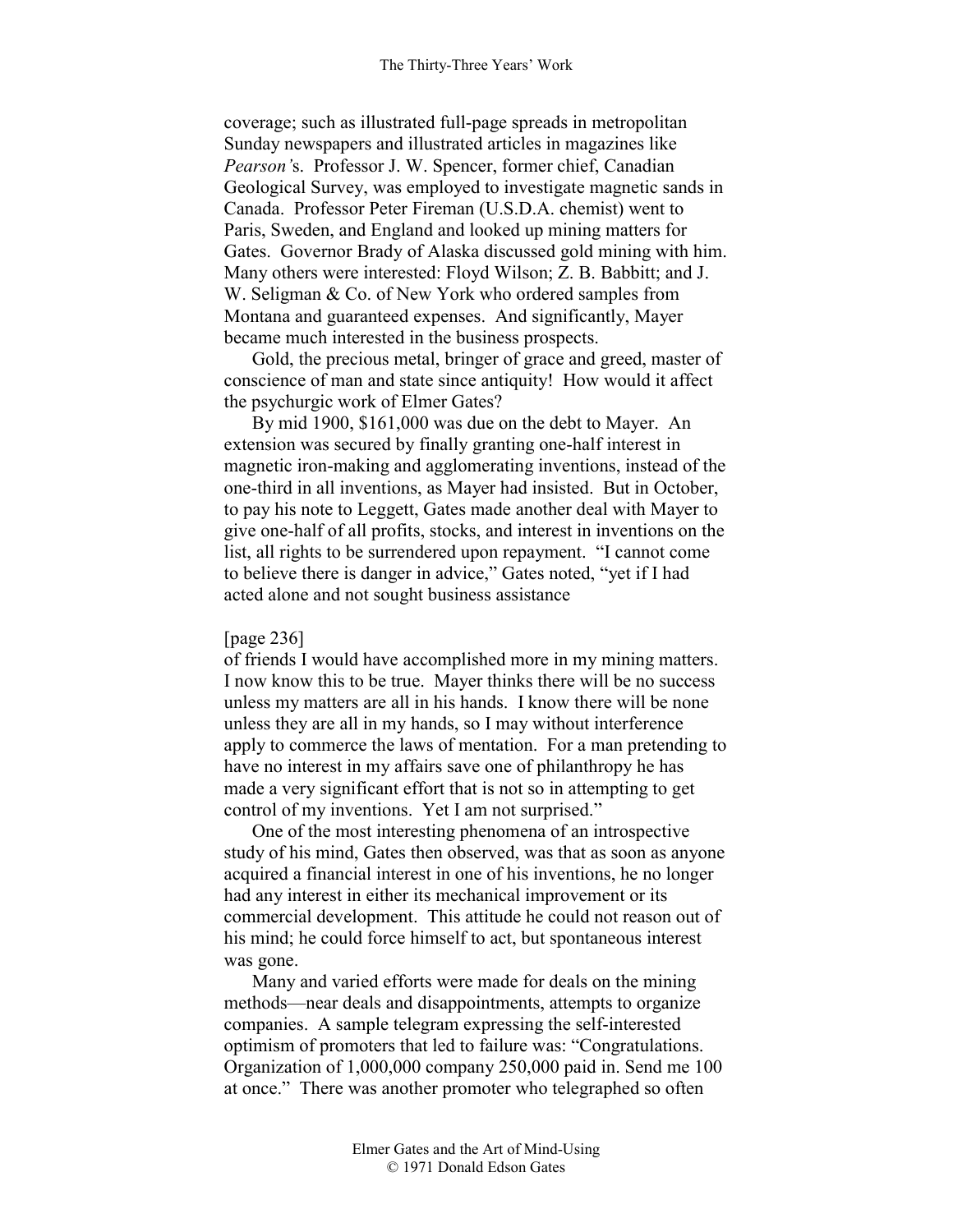that the money would be raised "in another ten days" that this phrase became a household slogan for procrastination.

 "The long siege of worry and sickness has weakened me," Gates wrote dejectedly in his diary. "The financial worries have been serious and persistent. My head machinist betrayed my confidence and revealed to opponents my business plans. Have been threatened with lawsuits for debts—a severe trial. . . .I am getting too critical to write my book with that complete confidence and enthusiasm I once possessed. I no longer feel like refuting a whole philosophical theory in one sentence. I am no longer so eager for elegant rhetoric. I wonder if I am getting tired only and if my zeal will return. What is the object of all this effort to found an institution? Is it to live comfortably? No, for it has involved me in constant worry. To benefit the world?

# [page 237]

Yes—but rather secondary to the innate urging to find out truth and fully express myself. I must utter myself as the poet does when in his frenzy."

In a letter to a friend in December 1900, he wrote that his laboratories were costing \$2,000 a month, which could be reduced to \$467 to enable him to do experimental work in connection with preparation of the book and to show inventions and experiments. The main reason to run the laboratory was to write his book and to keep on making the various psychologic records at which he had been engaged for so long and the interruption of which, now so nearly complete, would be a calamity.

"For a long time I have made no record in this Diary (since March 5)," Gates recorded July 19, 1901. "Beginning with last January my main creditor undertook to take advantage of his position as holder of my properties and inventions as securities and set to work to own them outright—the incentive being the value of my mining inventions, and having been incited by my head machinist. At first a deal by which I could have paid him the \$196,000 was upset by him. Several subsequent deals have met the same fate because of his claims to ownership of a half interest and of his attitude toward any deal which would leave me any considerable share. I had a written release from him by which if repayment was made by July 12, everything would be reassigned to me. This he curtailed by a technical process to April 12. My New York friends claimed to have secured an extension by payment of money which I raised with difficulty, but they only secured a personal option for themselves! Recently a Philadelphia friend secured a written agreement to assign these securities to me for repayment of money due and  $1/7<sup>th</sup>$  the stock of a mining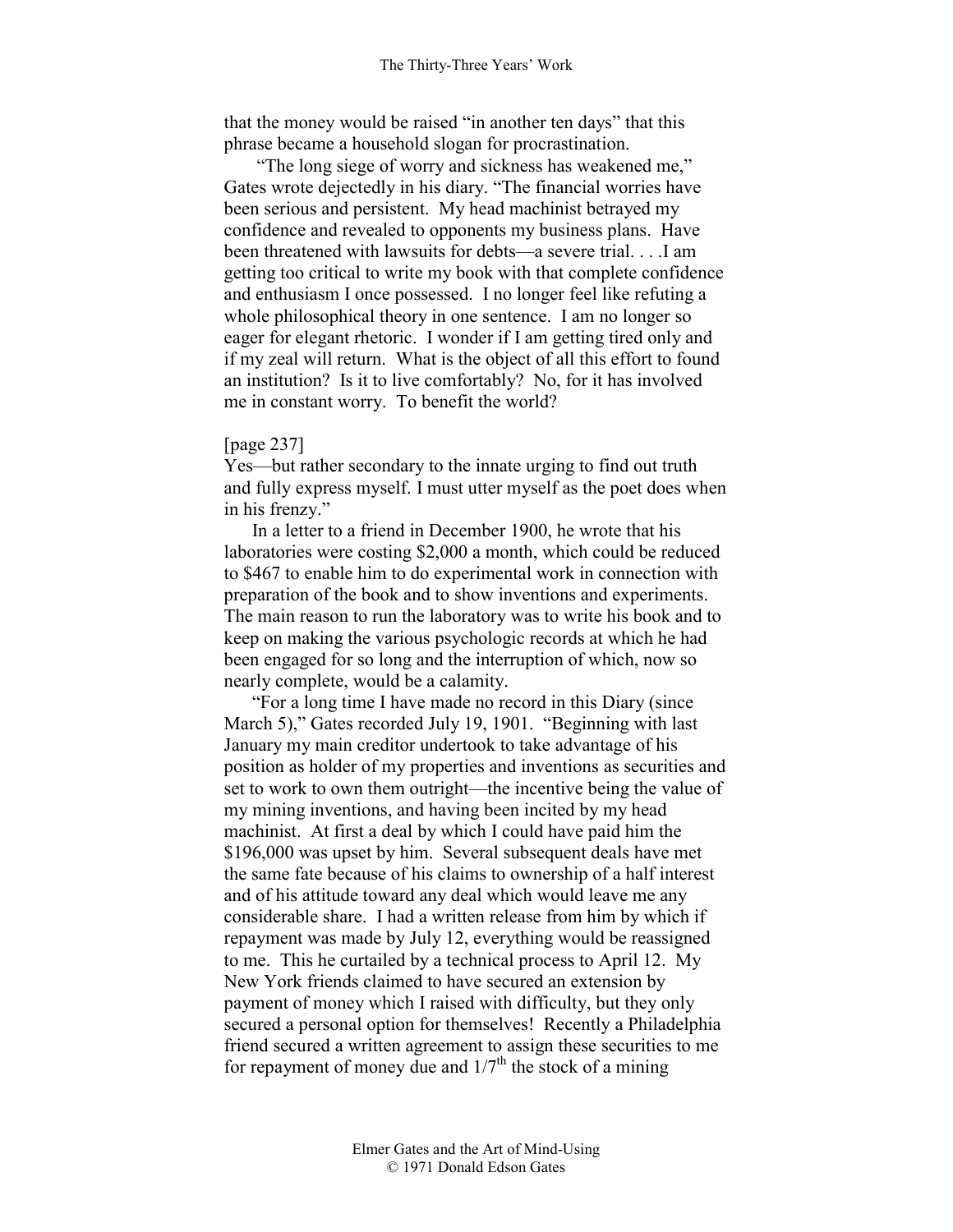company to be formed, and on this we have option until October  $15$ "

In September 1902, on a short vacation, he noted that his business affairs threatened to interfere with freedom of action by disturbing his mentative dominancy. His feeling was that he should cheerfully let that business situation drift and settle itself: neither aid nor hinder it, but commence his ideal of World

### [page 238]

Work, be busy with it and let everything else take care of itself. This was not a new course for him. It was well described later in this diary note of 1904:

"Would it be safe for me to experimentally determine the value of giving the reins to Tao? [The Way of Lao-Tse, the course of events.] One hesitates to experiment with life's events and yet I have always been doing it; many times I have risked my whole financial and social future in an *experiment with my own affairs*. I have time and again hazarded my total business chances in an experiment with Tao. I have given up off-hand the opportunity for which I worked for years. I have thrown valuable advantages and rights aside as readily as most would dally with a desire to go to a lecture. I have given up at least two reputations. I have given up in an hour emoluments for which many would work a lifetime. Fearing I would obstruct a process of inward growth I dropped a matter that would have brought me millions, and I can do it again. I am destined to experiment with and upon life. I am desperately in search of some great truth concealed in Consciousness and its relation to purposes and Cosmic events. In human life there is a constant panorama of successive events which life does not plan or will—a cosmic becoming is taking place.

"I am quite sure, as a matter of belief, that life is not only worth living but is the one greatest prize, an ineffable boon! It is impossible for me to get the slightest feeling or wish not to be." But late in his career he wrote that he had perhaps learned to trust somewhat too much in the course of events. We will see.

One experiment with his life: In early 1902 Gates circulated among friends and others interested "A Preliminary Announcement of the Organization of a Board of Trustees to Receive and Administer a Fund for Establishing a Department for Teaching one of the Sciences at the E. G. Laboratories." From many responses with signed acceptances, a board was selected. Gates wrote: "Beyond comparison my best and weightiest testimonials are from those who having accepted, thereby entered into the non-public part of my work and their names cannot be used."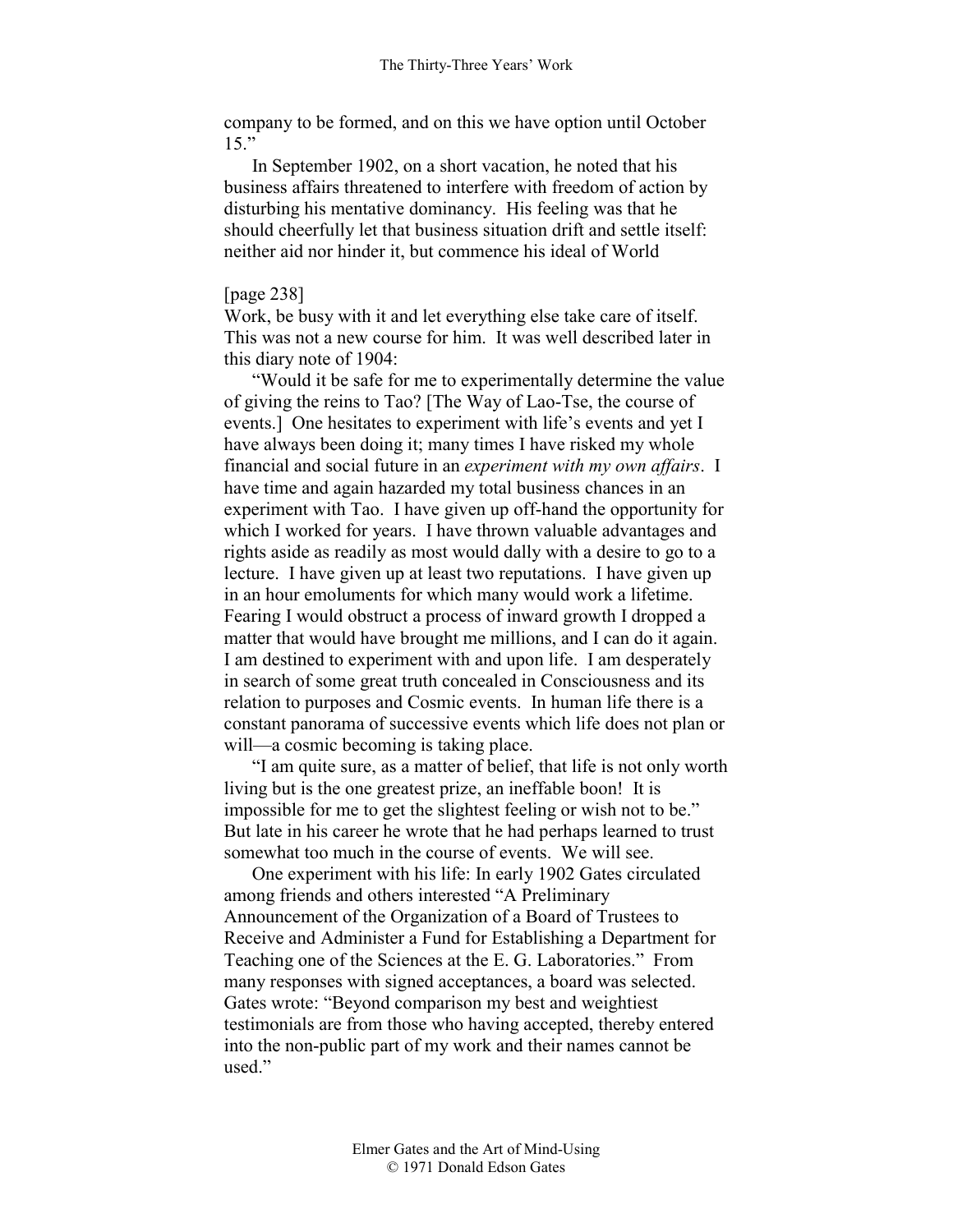## [page 239]

One practical-minded friend declined because there was no fund to administer, and that seemed the sad fact. Another wrote: "You are engaged in a great, grand, and much needed work. Your plans are broad, comprehensive, and worthy of the spirit you have always emphasized in your investigations." A copy of this ten-page announcement is included in the diary, signed in acceptance by his friend former Governor Hoyt, but further details are lacking.

Gates terminated his arrangement with Leggett because of what he called a conscience-guidance. He wrote of it: "First results of subconscious mentation is that my conscience tries to normalize my motives. Do the best I know and it will lead to good consequences; it is the greatest guidance. I have shrunk from trusting myself totally to what conscience seemed to demand; it was an indistinct insight that I was not always trusting truth but only what I *believed* to be truth; another step in my career.

"The conscience-event comes into consciousness with an overpowering awe that leaves the mind totally submissive and profoundly reposeful. They are moments when one's career is shaped; generally not many in a lifetime; some never have them. The particular practice I am now engaged in demonstrates that by proper kind of effort one may continue to have them. Introspective dirigation and awareness of it coupled with a profound desire for better and higher usefulness, kept up for some days, leads to conscience crises and career events. For one can enter a higher moral career many times. No matter how high, there is always one step higher; or how useful, another way to be more useful; or how much knowledge, always just as much more to know. If one definitely seeks the higher steps in moral growth and social career he can get them ad infinitum.

"I have not reasoned out the conscience-events described; each decision formed itself as an inexorable and important command of my whole nature. In the normal course of life such events are rare. I have by quiescence, volitional dirigation, introspective dirigation, and Awareness-dominancy, systematically

#### [page 240]

promoted that kind of functioning and secured many such events. Insofar as their decisions have been applied they have invariably proved successful; for instance, the unexpectedly satisfactory termination of the E. G. Co. difficulty."

He further had this to say: "The mind is sum of its conscious states; its predilections and facilities determine its future. We become what we are by the motives we adopt; we can occupy whatever states (motives) we choose ever more and more rightly by approval and re-functioning of the approvals. Disapprovals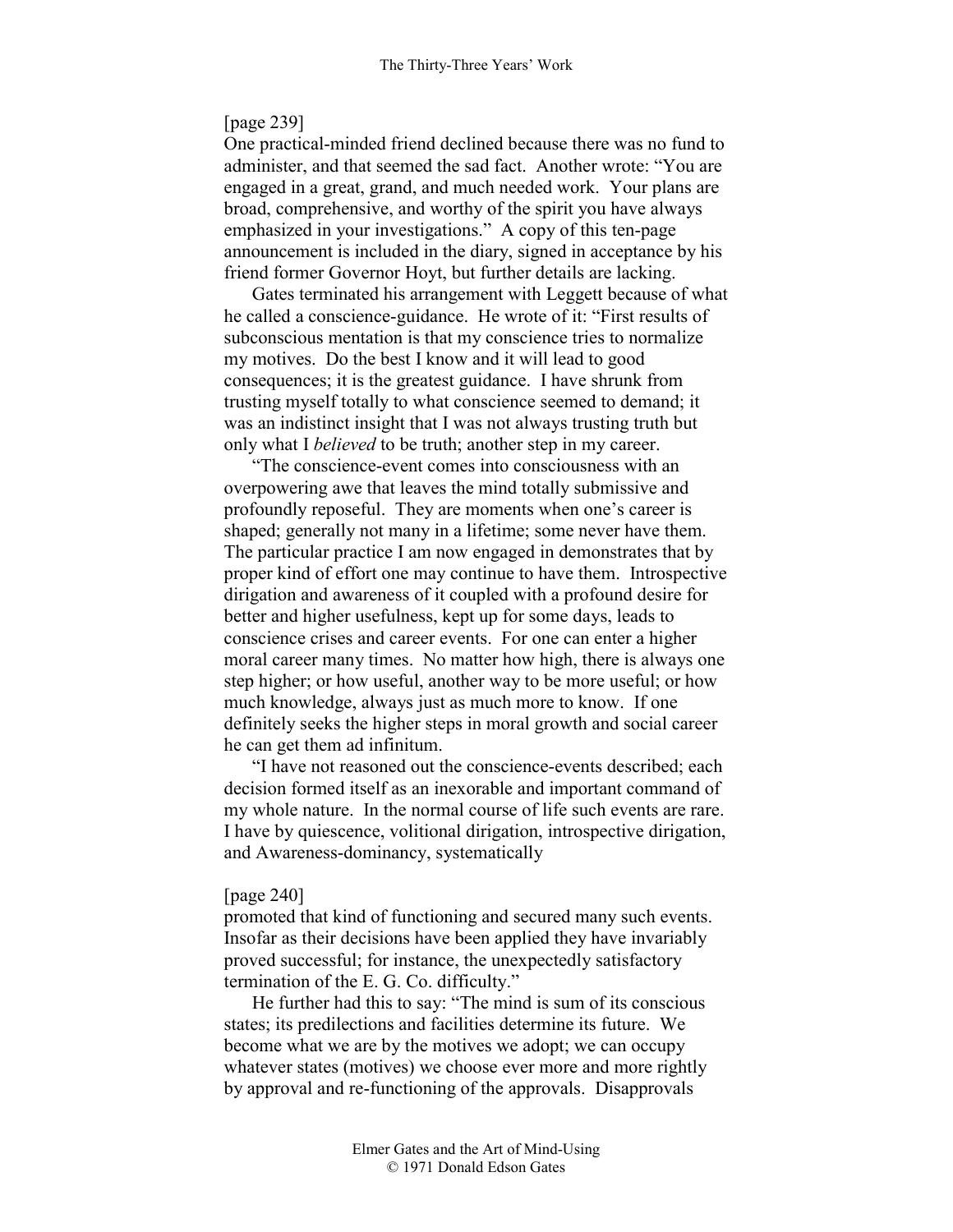disconnect us from Cosmic approvals; approvals connect us with the All, rectifying conscience. Awareness approvals recreate conscience, associatively integrate our minds with 'That-which-is,' with what has succeeded in the world. We try only to the extent we have interest in things, hence effort arises out of esthesias; emotive mentation will rule the world. Make an inventory of plans and purposes and motives and submit them one by one to the Awareness.

"Do not mistake conscience for Awareness-approvals; you test your conscience to see if it is right. Try it. There is that which is aware of your conscience and judges it according to knowledge and feeling and doing, and that higher tribunal is the Awareness. Get that on your side by adopting its approvals, and not merely the majority but the Totality is with you."

This particular part of his "Introspective Diary" did not reveal his whole inner life nor all his plans and convictions, but only such as came as conscience-events during the periods of this special seeking for guidance. He submitted his whole life and plans irrevocably to this guidance and expected to succeed in his immediate work if he did his part.

"It seems to me that only by means of an honest introspective diary can one study correctly the motives and events which guide one's life," Gates wrote. "Always there is a daily dominant motive and environment (physical and social) condition. My motive today is to meet a financial obligation and thus take advantage of a great opportunity pressed upon me by circumstances; but there is a deeper motive to devote all my time to my book, and

### [page 241]

organize the scientific-religious features of my work. An introspective diary should exhibit real motives and environmental influences. People want my book first and my inventions second. There is some prejudice against my work. There is a great demand for my thought. These are environmental factors. I am eager to help humanity by some great discovery about the mind; eager to write my book; to make experiments; to educate my children and live with and be near them all my life."

Of his home life he wrote: "I could not preserve my health without love for those I love. Celibacy is unnatural, and only in parentage do the greater virtues find sustenance. I have purposely kept this side of my life out of this study because I am seeking intellective and not emotive dominancy. It has however been an hourly present factor. Many times during the day I must seek my loved ones, even for a moment, and in the evening when the day's serious effort is done, I do not know how I could continue to work if it were not for the domestic and social relations in my own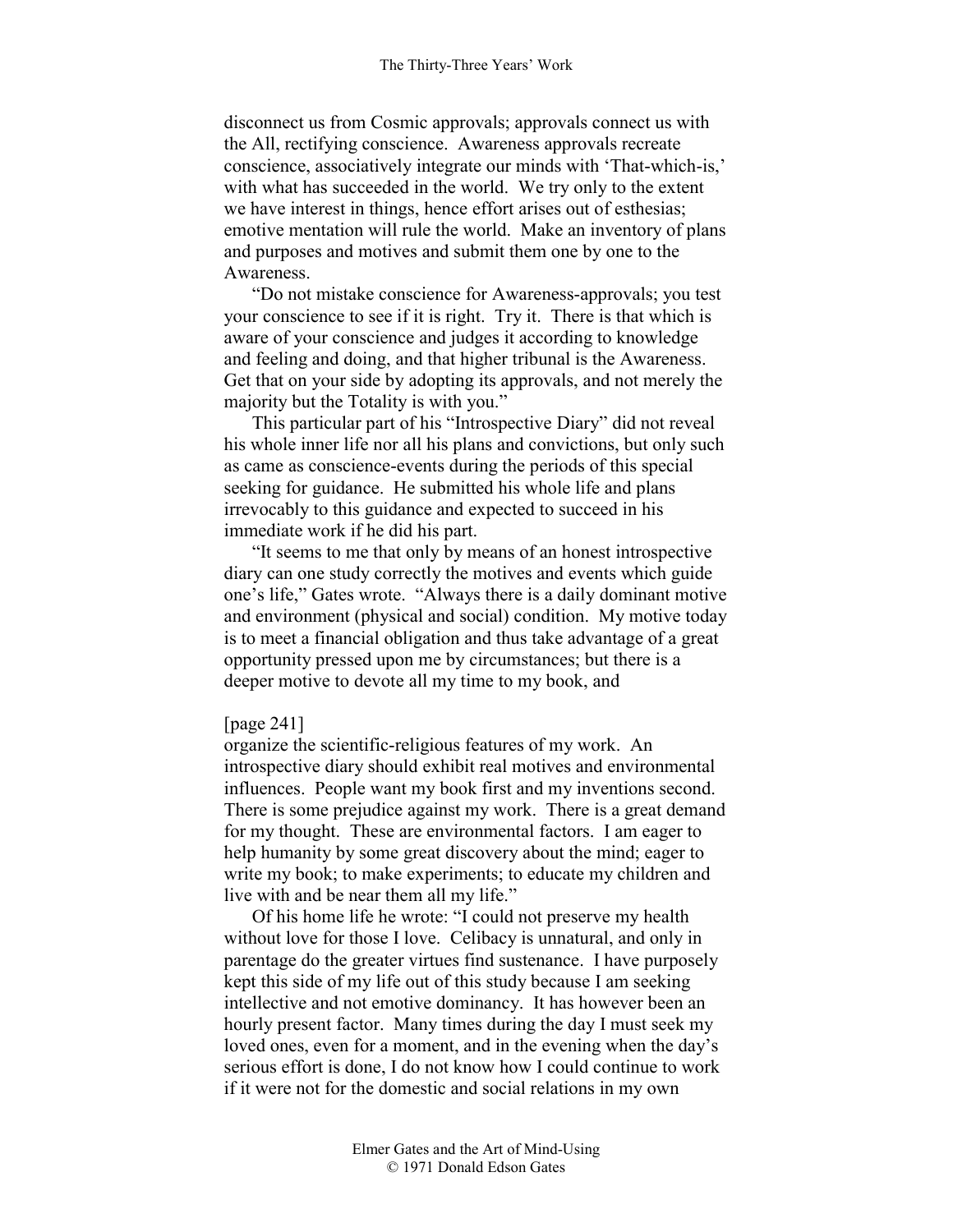happy home with wife, children, relatives, and friends. These are the hours when a brooding influx of happy emotions rests me and prepares for an undisturbed, happy, restful sleep. I nearly always retire at 8 P.m. and awake at 6 A.M. Sleep is disturbed by dreams only once or twice a year. My children have been a most exalting and beneficent influence. To love them and be loved by them is a benediction, a blessing immediately and remotely. I do not believe in a philosophy or religion which does not favor parentage. I never go to the theatre or opera no matter how well I enjoy it but I regret to lose the peaceful, restful, loveful evening at home. I do not believe a normal intellectual life can exist apart from a normal emotive life, nor apart from a normal conative life of useful activity."

In September he started a series of experiments in "spontaneous mentation," his first systematic attempt to discover a method of applying the Mind Art to business, to discover the psychologic and psychurgic principles of industry, commerce, and institutional work. Heretofore he had planned his main mentative

## [page 242]

effort by intellective functions mostly; now he would follow an untried form of the Mind Art and let his whole mind take its own way and work out its tendencies, unhampered by prejudices of habits and plans. He would more definitely study the emotive tendencies and functions, giving them full sway. Of course, he had been doing this all his life, but never had it been his main work. Over twenty years of work might have landed him in ruts. There might be predilections, reflexes of cosmic tendencies, emotive urgencies, immanent undercurrents, superconscious influences, natural capacities, that had not been sufficiently functioned. For a year or more he would allow his mind all its spontaneous activities, hoping to learn something new about business and consciousness.

His idea of a great institution had expanded into a plan for cooperatively organizing the world's scientific investigators, inventors, and teachers according to psychurgic methods. To carry out this plan some business method was needed in keeping with the principles of psychurgy, and it must be discovered and applied before he could hope to get sufficient money to start. He had always felt that he would make sufficient inventions that if properly handled would start the institutional work and possibly endow it; and that inventions of his and of pupils would support it. He would make enough in some way then unknown, he was sure, and inventions should be handled as part of the institutional organization. To organize the world's leading minds cooperatively, with science for their Bible and psychurgy for their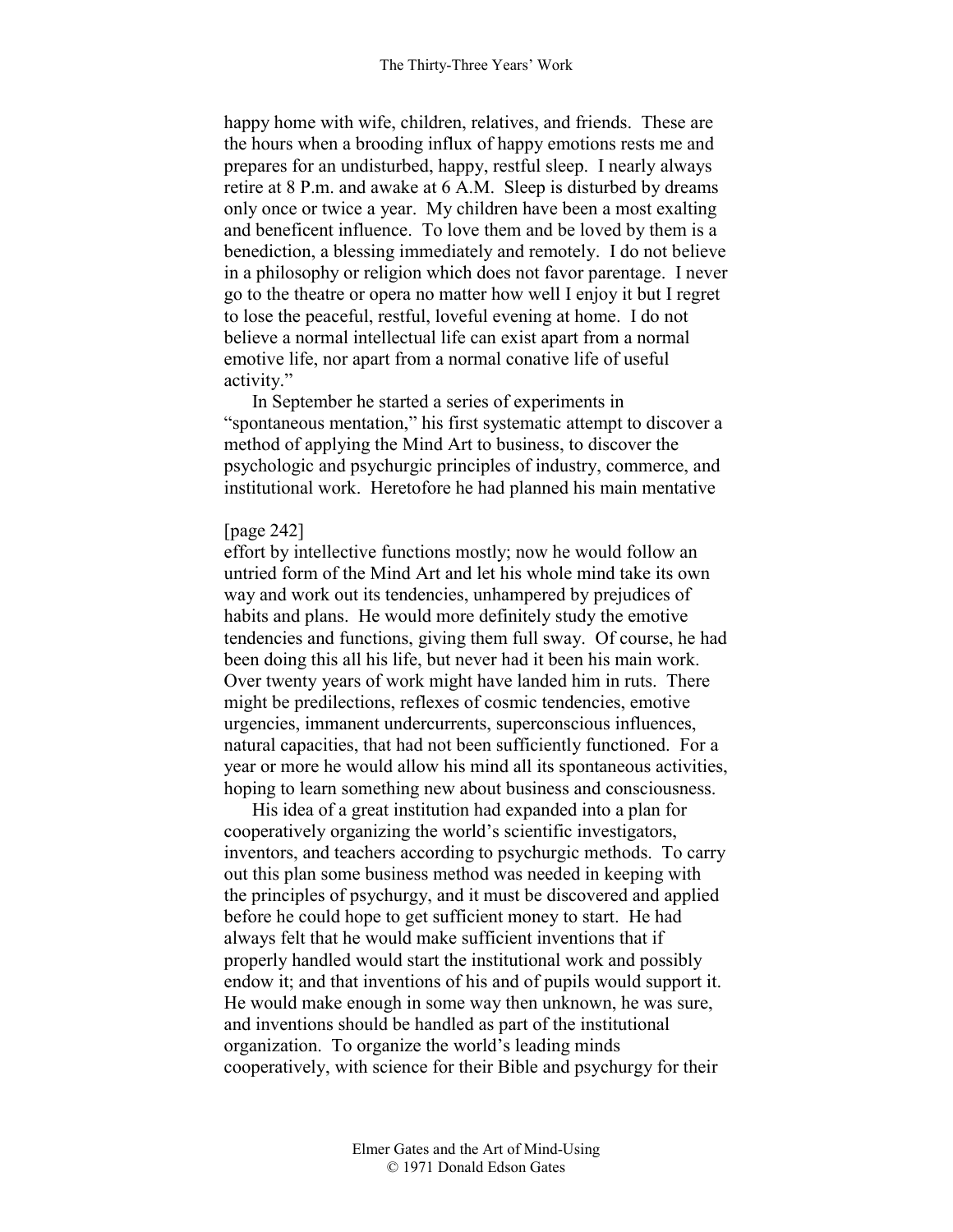method, required that commerce and industry be an integral and functional part. How, remained for him to discover.

In applying the art of mentation to a science he would first collect and psychologically classify its intellective data into sensations, images, concepts, ideas, and thoughts, then proceed by the rules. But when he tried to apply this art to business, there was no corresponding science whose data could be thus classified. Some new form had to be found; psychurgy had to discover how to apply itself to business mentation. His systematic approach

## [page 243]

included all possible expedients and accessories, even an assistant, or "mentor."

"An effort like this one," Gates pointed out, "requires maintenance of intense desires and yearning for the knowledge sought or guidance-feeling, and intense longing to accomplish the ends. It is a constant prayer—an esthesic prayer that sets up those functionings in the mind which will lead to its answer. At present I need an overmastering *feeling* that shall be decisive in its urgency and make me feel *this is what I must do and only this*. That is, I seek emotive mentation that shall drive me to do the right thing, just as artistic feeling impels the painter, the musical feeling leads the composer, and the poetic feeling leads the orator, to follow out his genius, to realize the destiny of his character. This emotive guidance must come out of my inmost nature and be based on normal emotion, and express my truest and best meaning; and also the deeper guidance of *entheasm*—for a dirigation to me from the larger world-life of which I am a part.

"I feel all the foregoing accomplishment and pain is but a preliminary to a grander opportunity. Science and the Mind-art have a religious import. The world needs them now more than anything else, but if any one religious or political belief were to espouse the movement others would hold off. . . .Yet the modern spirit of science is fermenting in all vocations and religions, and out of it is rising a *world movement* with which I should identify myself rather than any one; become part of it, lead it; or rather not I but science and scientific method will lead. How? That is the supreme question for me.

"I seek emotive guidance: first, to view my work from one step higher than that I am to teach to see the trend and decide the mode, policy and method of organizing the institutional work as *part of the world-movement*; second, relating to business management of my affairs, otherwise I might so shape them to interfere with my higher ideals. Later I want to make that great discovery relating to Consciousness which I have long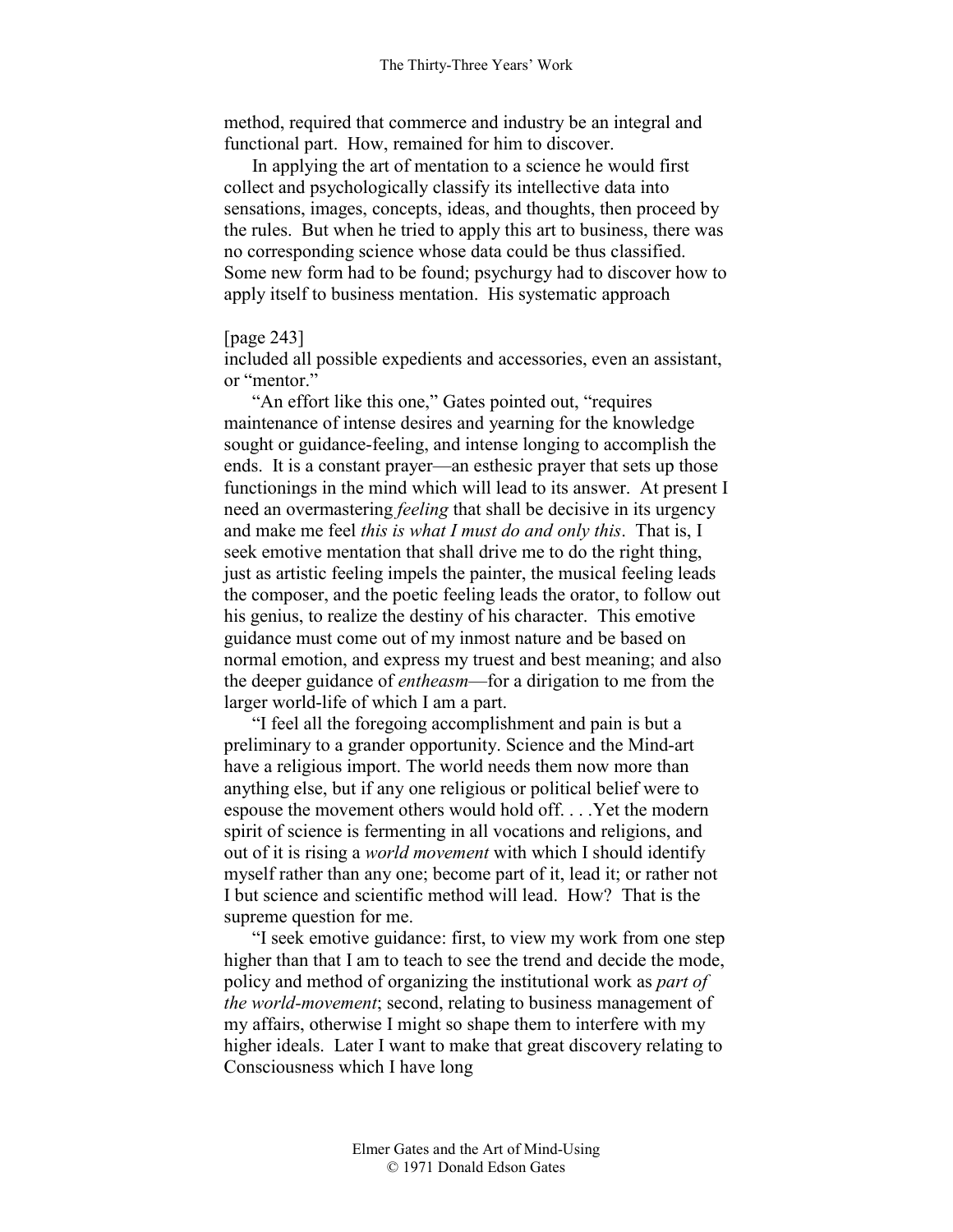# [page 244]

expected someone to make. Proper management of my affairs will lead to that culture and experimental work that will make this discovery possible; always I feel if my consciousness were a little more vivid and if I knew a little better how to do it I would discover a whole new world of facts that would revolutionize human conditions.

"Get all religious beliefs to cooperate along lines not requiring agreement on these beliefs, but based on their mutual interest in industrial, scientific, esthetic, and social problems demanding concerted action. All classes should contribute their best minds to carry on the work by psychurgic methods, focusing their combined action upon problems of equal utility. Then interest in and knowledge of science would become immediate and vital. The next step towards recognition of the religious import of science and its characteristic revelation would follow. All systems of belief and nationalities and communities are equally interested in the actual knowledge of science (not its theories), and its application to human affairs.

"The world finds immediate need of the separation of the sum of actual knowledge from its accompaniment of hypothesis and falsehood, of means of experimentally determining the actual data of a science and properly teaching it; for a body of trained mentators with facilities for devoting their time to the ascertainment of truth for its own sake as well as application. This requires the cooperation of *all peoples* because no one race or class possesses all human knowledge. Minds must be excerpted as well as books, and it involves a great amount of labor, observation, and experiment—too great for any one country or class. The immediate application of science will vary according to people and community.

"It will take more labor and money than the Suez and Panama Canals but will be far more important; it will cost less than the great wars and will not require the sacrifice of lives, and results will be a victory for peace and progress that will do more for civilization than any former achievement. Science makes for righteousness and its extension and application

# [page 245]

by the superior methods of psychurgy is the supreme opportunity and duty of the age.

"The growth of science has been created by minds from every people and belief. All other movements have in comparison been local affairs. There has been no world religion. There is no exception to science being the only world movement, and science is the character of a growing revelation. . . . Insofar as it is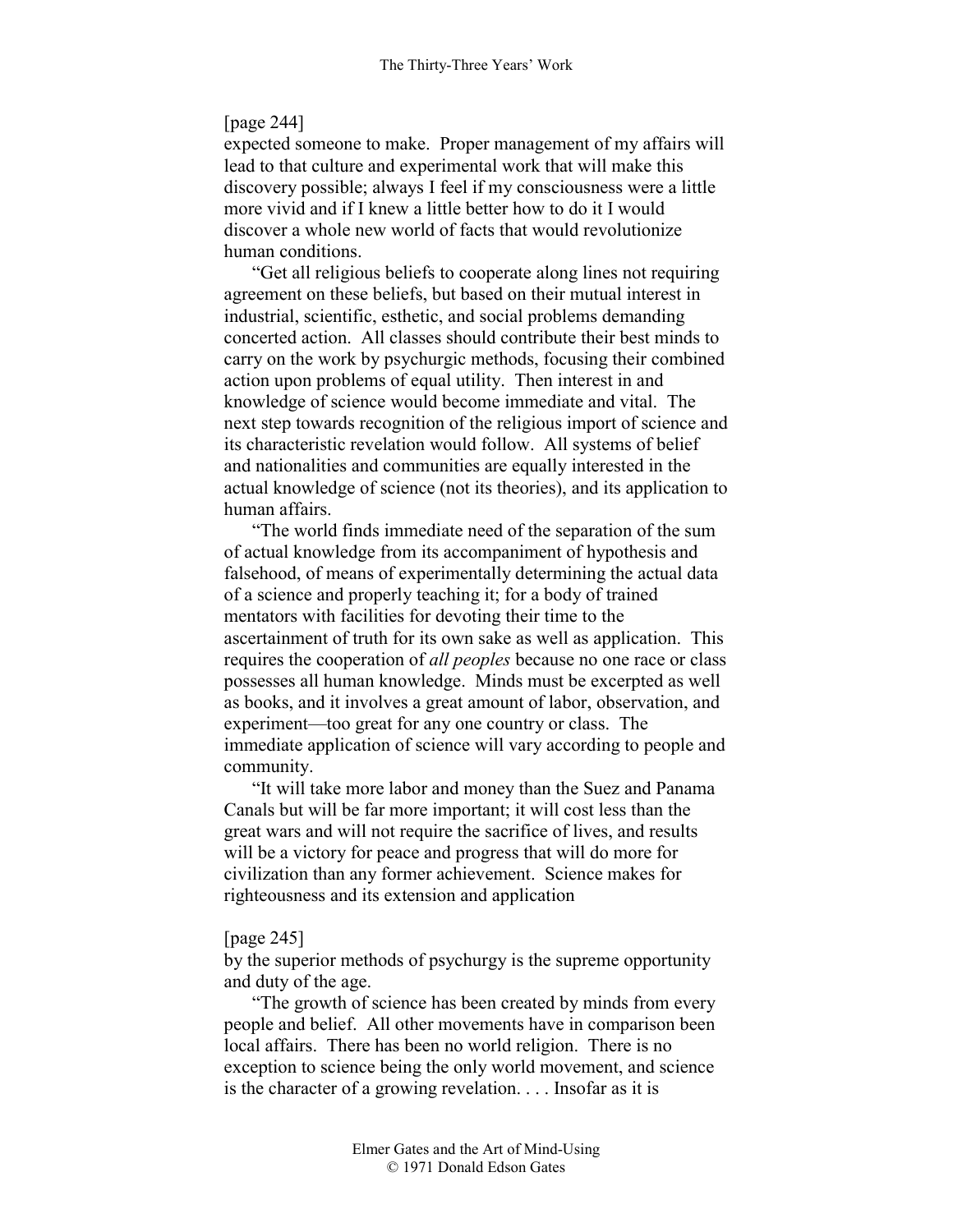knowledge it is truth, and truth alone should be the basis of religion. This world movement of religious science and scientific religion is arising. It is not yet recognized but it is more profoundly religious than all tradition, myths, and beliefs not founded on inductive knowledge; it is based on the growing body of demonstrated science. Its miracles of invention and discovery are ever before us and are the splendors of modern life. What is needed is the recognition that science is religious—is revelation, that its content constitutes the 'ought' of mankind, the outline of its duty and opportunity, the chart of its progress, the program of the future.

"How to take advantage of the current of this world movement, direct its flow, incorporate the work of the Mind-art and do it naturally to aid and not hinder is *the* problem. The task of psychurgic organization is getting the best minds of each class and community engaged in solving their special as well as general problems. It happens that the local interests are inextricably tied up with the best interests of all neighboring communities and peoples and the welfare of the world at large.

"One step in my larger insight: write my book in constant reference to the concrete results of organizing a world movement in science by applying psychurgy to group centers of each race, nation, class, cult, belief, community. Induce the best minds of each class to learn the Mind-art; a world organization of the best minds. Readers will see the object of the work rising out of it—*not as an arbitrary plan* of mine but as *part of the world movement* based on the natural tendency of mental growth—and will at once commence to help." This became the theme and purpose of The Book—The Twelve Volumes.

## [page 246]

This insight was an event important in shaping his plans. A some-what similar description formed the last part of his article "Immortality from New Standpoints" in R. J. Thompson's *Proof of Life After Death*, published in 1902. This article attracted considerable and enthusiastic attention. "From it the magazines quoted widely what I said about Science as the First World Movement," Gates noted. "Prof. Larkin of Lowes Observatory in a recent article is enthusiastic about my remarks on Consciousness cosmologically considered. I gave no pains to this article, just dictated and dashed off in careless language a few remarks about subjects I have thought of all my life. People want to be shown the moral and religious import of science."

Gates had expected to discover the business method of the institutional work, but so far there was not even a mentor to aid in his attempt at emotive mentation to discover it, no one whose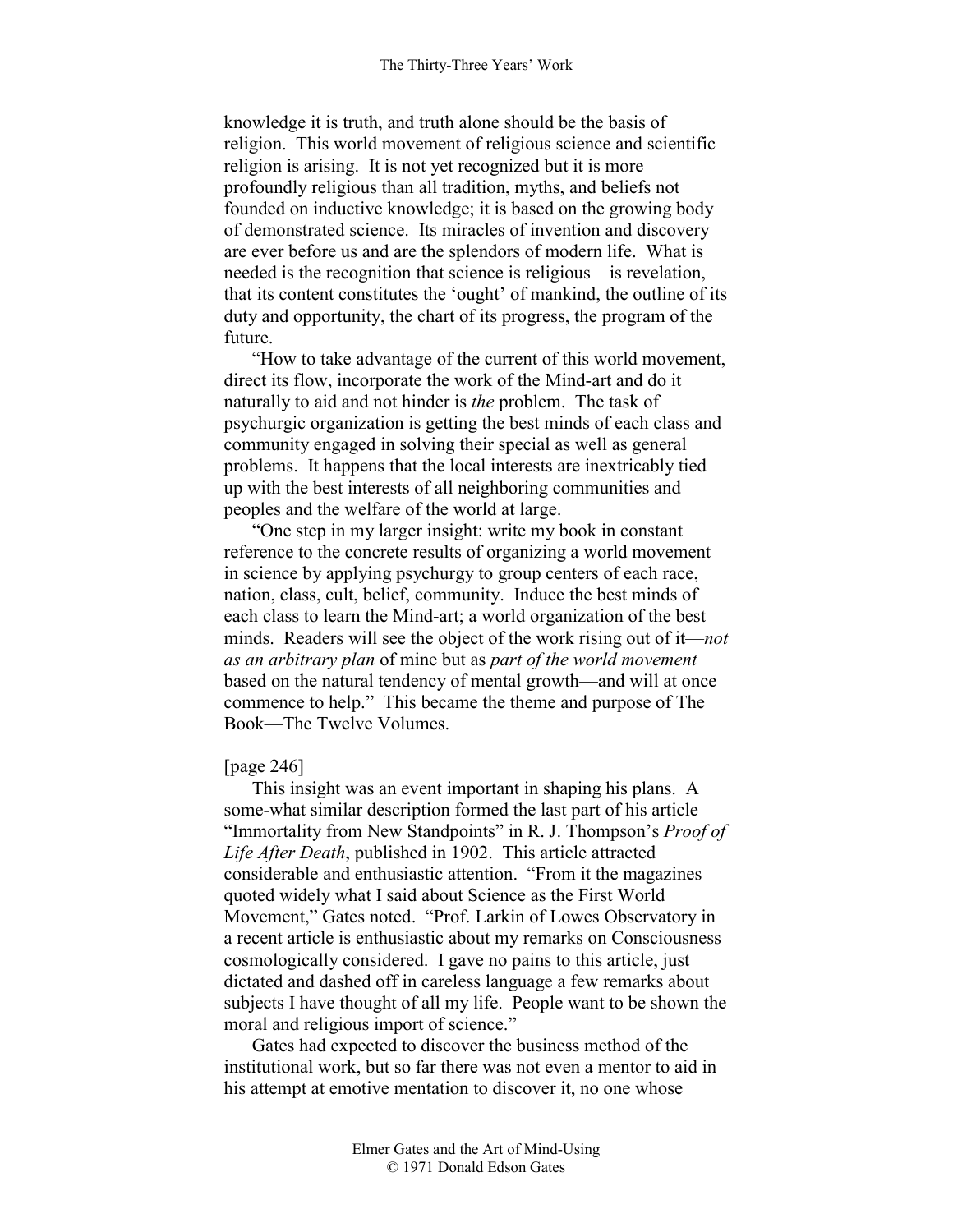dirigative effect on his conscious and subconscious functions produced business ideas. He had to judge by emotive approvals because a business idea could not at once be experimentally tested in the laboratory. Not an ordinary business method; that was not ethical. He could not determine the practical value by intellective methods but only by intuition or emotive approval, frequently repeated under all kinds of personal and subconscious premonition. Two kinds of mental effort must be carried on, dirigative and introspective receptivity simultaneously by two minds sufficiently en rapport to mutually influence each other. The mentor, or helper, must maintain an active dirigation while he maintained a passive introspection. As one feels a presence, or a rising mood, so Gates said he felt an approval or disapproval when he held an idea long before both minds. A companion, helper, associate, co-worker, influences one's mental functioning by every gesture, tone, look, suggestion, opinion, approval or disapproval, argument, and mood. Minds interact consciously and subconsciously especially during quiescence, dirigation, introspection, and awareness; by their congeniality, presence and other ways.

He described the helper as one who by taste, predilection,

# [page 247]

and occupation must be an altruist and a helper of people; must be congenial, healthful, moral, ethical, and religious by feeling, and capable of quickly causing and maintaining a long dirigation, of unselfishly working for human good; must long for knowledge, and be capable of giving sufficient time to enable him to get up a dominancy (about three weeks under favorable conditions) and then maintain it long enough for results (about ten days for each group of ideas).

On May 6, 1902, his forty-third birthday, such a helper was found, and after a few weeks' preliminary instruction the first attempt was started July 7. Gates began to get into dominancy by July 21, when the helper had to leave. He tried again on September 21 but failed—had begun to get results by September 30, when the helper had to go home. No attempt was possible during the winter; plans were made for the next summer, but the helper went to Europe. But at last, on September 19, 1903, they tried again, and dominancy was attained by September 29, and by October 7 the "what" of the institutional business method was achieved, when the helper was forced to leave, and no further attempts were ever possible.

The first definite result was the necessity of a socio-statistical study and inventory of actual business wants and productions of every community, occupation, people, country; tables of wants and needs; what the arts and sciences can supply; what people can